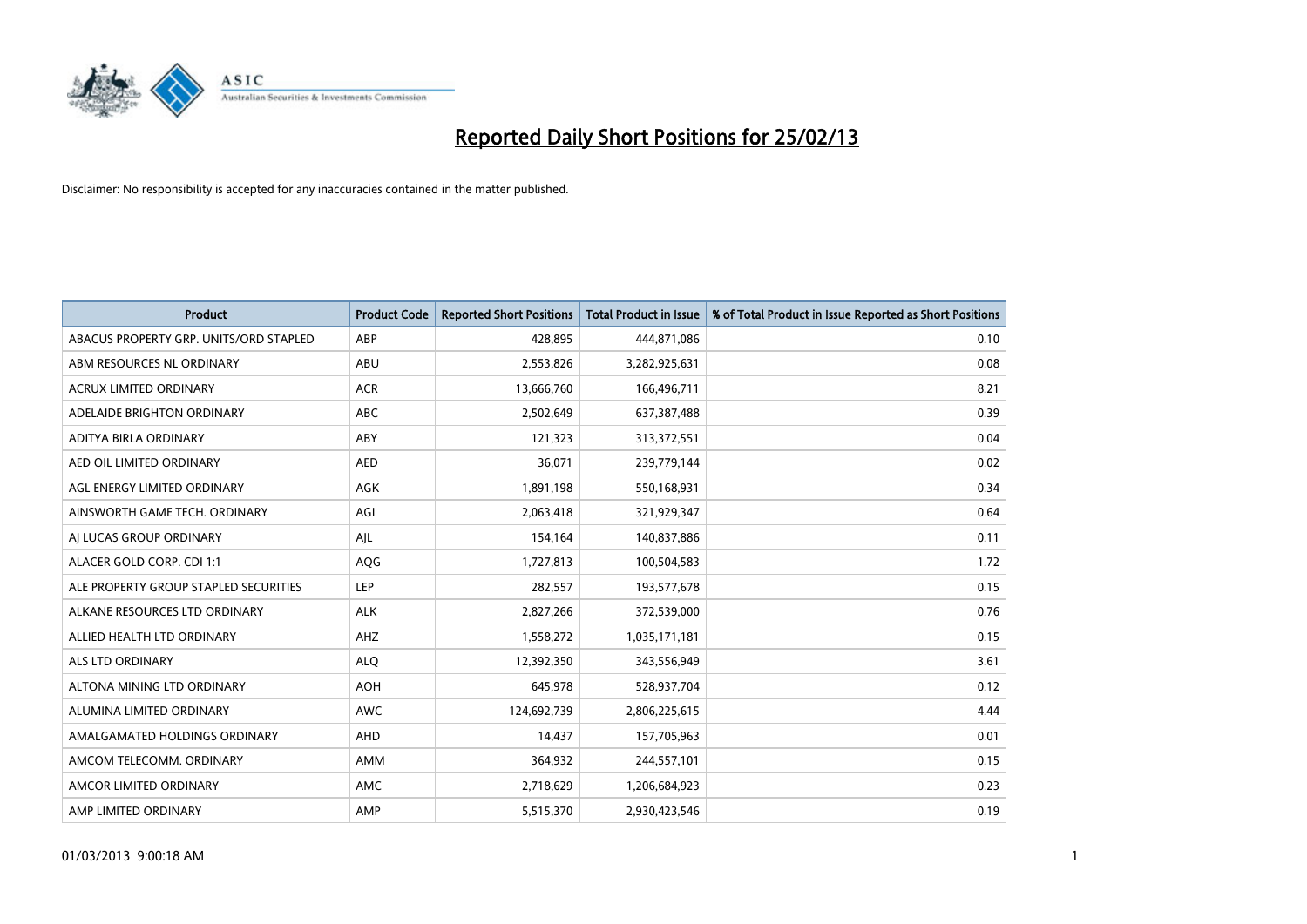

| <b>Product</b>                            | <b>Product Code</b> | <b>Reported Short Positions</b> | <b>Total Product in Issue</b> | % of Total Product in Issue Reported as Short Positions |
|-------------------------------------------|---------------------|---------------------------------|-------------------------------|---------------------------------------------------------|
| AMPELLA MINING ORDINARY                   | <b>AMX</b>          | 4,579,704                       | 247,500,493                   | 1.85                                                    |
| ANGLOGOLD ASHANTI CDI 5:1                 | AGG                 | 500                             | 89,207,765                    | 0.00                                                    |
| ANSELL LIMITED ORDINARY                   | <b>ANN</b>          | 6,837,601                       | 130,768,652                   | 5.23                                                    |
| ANTARES ENERGY LTD ORDINARY               | <b>AZZ</b>          | 485,522                         | 257,000,000                   | 0.19                                                    |
| ANZ BANKING GRP LTD ORDINARY              | ANZ                 | 5,430,414                       | 2,743,607,474                 | 0.20                                                    |
| APA GROUP STAPLED SECURITIES              | <b>APA</b>          | 7,013,185                       | 827,350,325                   | 0.85                                                    |
| APN NEWS & MEDIA ORDINARY                 | <b>APN</b>          | 16,428,363                      | 661,526,586                   | 2.48                                                    |
| AQUARIUS PLATINUM. ORDINARY               | <b>AQP</b>          | 11,891,612                      | 486,851,336                   | 2.44                                                    |
| AQUILA RESOURCES ORDINARY                 | <b>AQA</b>          | 10,033,728                      | 411,804,442                   | 2.44                                                    |
| ARAFURA RESOURCE LTD ORDINARY             | ARU                 | 407,061                         | 441,270,644                   | 0.09                                                    |
| ARB CORPORATION ORDINARY                  | ARP                 | 106,014                         | 72,481,302                    | 0.15                                                    |
| ARDENT LEISURE GROUP STAPLED SECURITIES   | AAD                 | 3,187,134                       | 397,774,513                   | 0.80                                                    |
| ARISTOCRAT LEISURE ORDINARY               | ALL                 | 9,549,058                       | 551,418,047                   | 1.73                                                    |
| ARRIUM LTD ORDINARY                       | ARI                 | 15,795,742                      | 1,351,527,328                 | 1.17                                                    |
| ASCIANO LIMITED ORDINARY                  | <b>AIO</b>          | 7,942,738                       | 975,385,664                   | 0.81                                                    |
| ASG GROUP LIMITED ORDINARY                | ASZ                 | 1,921,132                       | 206,720,839                   | 0.93                                                    |
| ASPEN GROUP ORD/UNITS STAPLED             | APZ                 | 437,020                         | 1,192,803,491                 | 0.04                                                    |
| ASPIRE MINING LTD ORDINARY                | <b>AKM</b>          | 40.949                          | 620,594,556                   | 0.01                                                    |
| ASTRO JAP PROP GROUP STAPLED US PROHIBIT. | AJA                 | 4,682                           | 67,211,752                    | 0.01                                                    |
| ASX LIMITED ORDINARY                      | ASX                 | 3,750,604                       | 175,136,729                   | 2.14                                                    |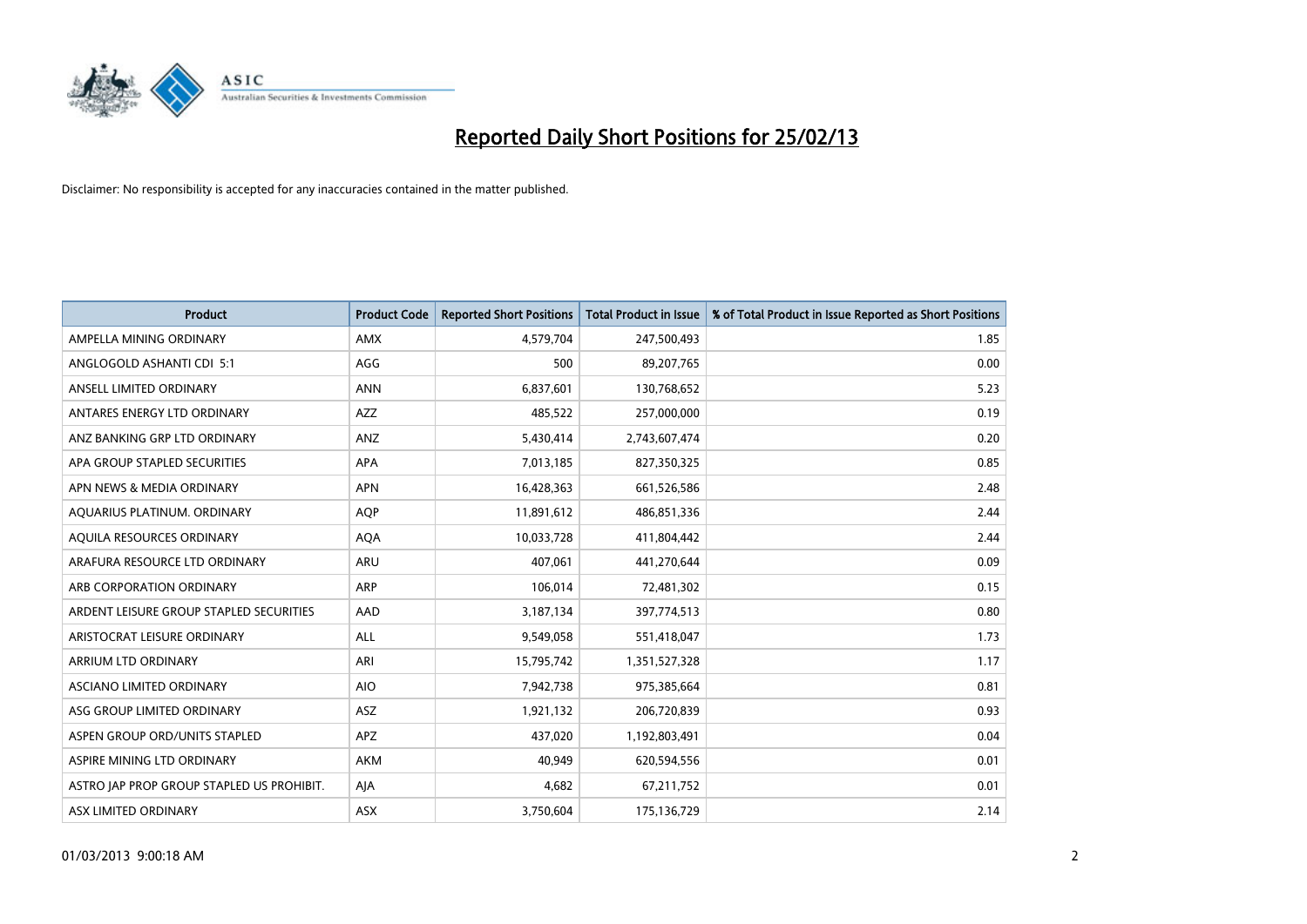

| <b>Product</b>                       | <b>Product Code</b> | <b>Reported Short Positions</b> | <b>Total Product in Issue</b> | % of Total Product in Issue Reported as Short Positions |
|--------------------------------------|---------------------|---------------------------------|-------------------------------|---------------------------------------------------------|
| ATLAS IRON LIMITED ORDINARY          | AGO                 | 4,910,121                       | 909,718,409                   | 0.54                                                    |
| AURIZON HOLDINGS LTD ORDINARY        | AZJ                 | 10,053,780                      | 2,137,284,503                 | 0.47                                                    |
| AURORA OIL & GAS ORDINARY            | <b>AUT</b>          | 9,117,541                       | 447,885,778                   | 2.04                                                    |
| AUSDRILL LIMITED ORDINARY            | <b>ASL</b>          | 5,816,993                       | 309,451,963                   | 1.88                                                    |
| AUSENCO LIMITED ORDINARY             | AAX                 | 977,602                         | 123,527,574                   | 0.79                                                    |
| <b>AUSTAL LIMITED ORDINARY</b>       | ASB                 | 356,812                         | 346,007,639                   | 0.10                                                    |
| AUSTBROKERS HOLDINGS ORDINARY        | <b>AUB</b>          | 1,035                           | 57,568,703                    | 0.00                                                    |
| AUSTIN ENGINEERING ORDINARY          | ANG                 | 434,766                         | 72,314,403                    | 0.60                                                    |
| AUSTRALAND PROPERTY STAPLED SECURITY | <b>ALZ</b>          | 242,299                         | 576,846,597                   | 0.04                                                    |
| AUSTRALIAN AGRICULT, ORDINARY        | AAC                 | 1,048,517                       | 312,905,085                   | 0.34                                                    |
| AUSTRALIAN INFRASTR. UNITS/ORDINARY  | <b>AIX</b>          | 3,210,998                       | 620,733,944                   | 0.52                                                    |
| AUSTRALIAN PHARM, ORDINARY           | API                 | 324,182                         | 488,115,883                   | 0.07                                                    |
| AVJENNINGS LIMITED ORDINARY          | <b>AVJ</b>          | 146,001                         | 274,588,694                   | 0.05                                                    |
| AWE LIMITED ORDINARY                 | <b>AWE</b>          | 3,668,991                       | 522,116,985                   | 0.70                                                    |
| AZIMUTH RES LTD ORDINARY             | <b>AZH</b>          | 2,046,040                       | 430,626,680                   | 0.48                                                    |
| <b>BANDANNA ENERGY ORDINARY</b>      | <b>BND</b>          | 25,710,626                      | 528,481,199                   | 4.87                                                    |
| BANK OF QUEENSLAND. ORDINARY         | <b>BOO</b>          | 5,457,783                       | 312,878,919                   | 1.74                                                    |
| <b>BASE RES LIMITED ORDINARY</b>     | <b>BSE</b>          | 448,900                         | 560,440,029                   | 0.08                                                    |
| <b>BATHURST RESOURCES ORDINARY</b>   | <b>BTU</b>          | 31,228,512                      | 697,247,997                   | 4.48                                                    |
| BC IRON LIMITED ORDINARY             | <b>BCI</b>          | 195,233                         | 122,729,384                   | 0.16                                                    |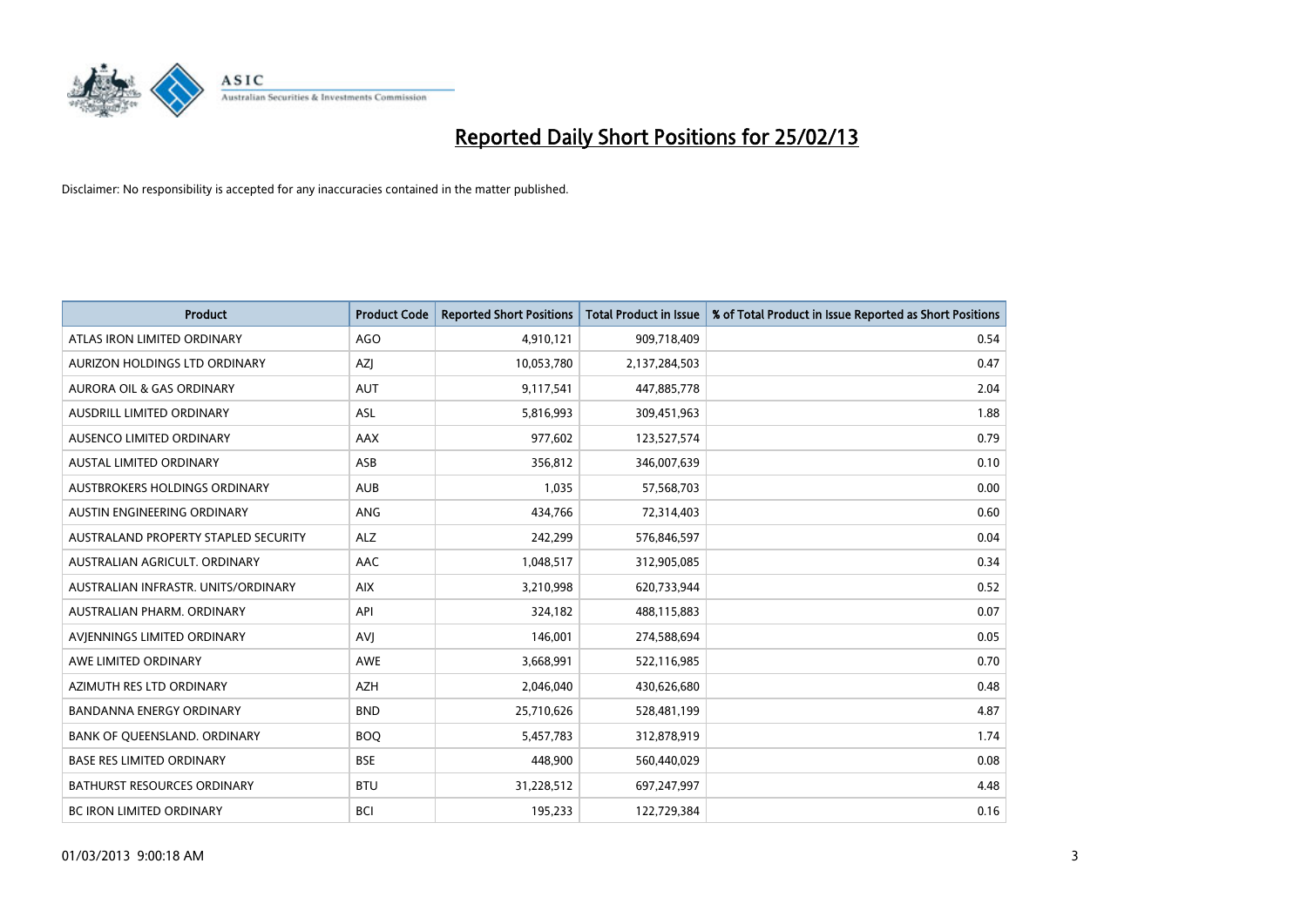

| <b>Product</b>                                | <b>Product Code</b> | <b>Reported Short Positions</b> | <b>Total Product in Issue</b> | % of Total Product in Issue Reported as Short Positions |
|-----------------------------------------------|---------------------|---------------------------------|-------------------------------|---------------------------------------------------------|
| BEACH ENERGY LIMITED ORDINARY                 | <b>BPT</b>          | 20,328,155                      | 1,263,677,572                 | 1.61                                                    |
| BEADELL RESOURCE LTD ORDINARY                 | <b>BDR</b>          | 20,915,867                      | 742,204,752                   | 2.82                                                    |
| <b>BEGA CHEESE LTD ORDINARY</b>               | <b>BGA</b>          | 2,302                           | 151,866,050                   | 0.00                                                    |
| BENDIGO AND ADELAIDE ORDINARY                 | <b>BEN</b>          | 9,332,940                       | 402,442,109                   | 2.32                                                    |
| BERKELEY RESOURCES ORDINARY                   | <b>BKY</b>          | 236,585                         | 179,393,273                   | 0.13                                                    |
| BHP BILLITON LIMITED ORDINARY                 | <b>BHP</b>          | 13,320,695                      | 3,211,691,105                 | 0.41                                                    |
| <b>BILLABONG ORDINARY</b>                     | <b>BBG</b>          | 7,228,875                       | 478,944,292                   | 1.51                                                    |
| <b>BLACKMORES LIMITED ORDINARY</b>            | <b>BKL</b>          | 2,999                           | 16,909,231                    | 0.02                                                    |
| <b>BLACKTHORN RESOURCES ORD US PROHIBITED</b> | <b>BTR</b>          | 138,105                         | 164,285,950                   | 0.08                                                    |
| <b>BLUESCOPE STEEL LTD ORDINARY</b>           | <b>BSL</b>          | 536,026                         | 558,243,305                   | 0.10                                                    |
| <b>BOART LONGYEAR ORDINARY</b>                | <b>BLY</b>          | 6,477,898                       | 461,163,412                   | 1.40                                                    |
| <b>BORAL LIMITED, ORDINARY</b>                | <b>BLD</b>          | 36,747,115                      | 766,370,951                   | 4.79                                                    |
| <b>BOUGAINVILLE COPPER ORDINARY</b>           | <b>BOC</b>          | $\mathbf{1}$                    | 401,062,500                   | 0.00                                                    |
| <b>BRADKEN LIMITED ORDINARY</b>               | <b>BKN</b>          | 11,167,418                      | 169,240,662                   | 6.60                                                    |
| <b>BRAMBLES LIMITED ORDINARY</b>              | <b>BXB</b>          | 2,743,605                       | 1,556,632,333                 | 0.18                                                    |
| BREVILLE GROUP LTD ORDINARY                   | <b>BRG</b>          | 32,055                          | 130,095,322                   | 0.02                                                    |
| BRICKWORKS LIMITED ORDINARY                   | <b>BKW</b>          | 14,350                          | 147,818,132                   | 0.01                                                    |
| <b>BROCKMAN MINING LTD ORDINARY</b>           | <b>BCK</b>          | 91,872                          | 7,894,482,131                 | 0.00                                                    |
| <b>BUCCANEER ENERGY LTD ORDINARY</b>          | <b>BCC</b>          | 1,000,000                       | 1,519,445,371                 | 0.07                                                    |
| <b>BURU ENERGY ORDINARY</b>                   | <b>BRU</b>          | 17,694,158                      | 273,912,685                   | 6.46                                                    |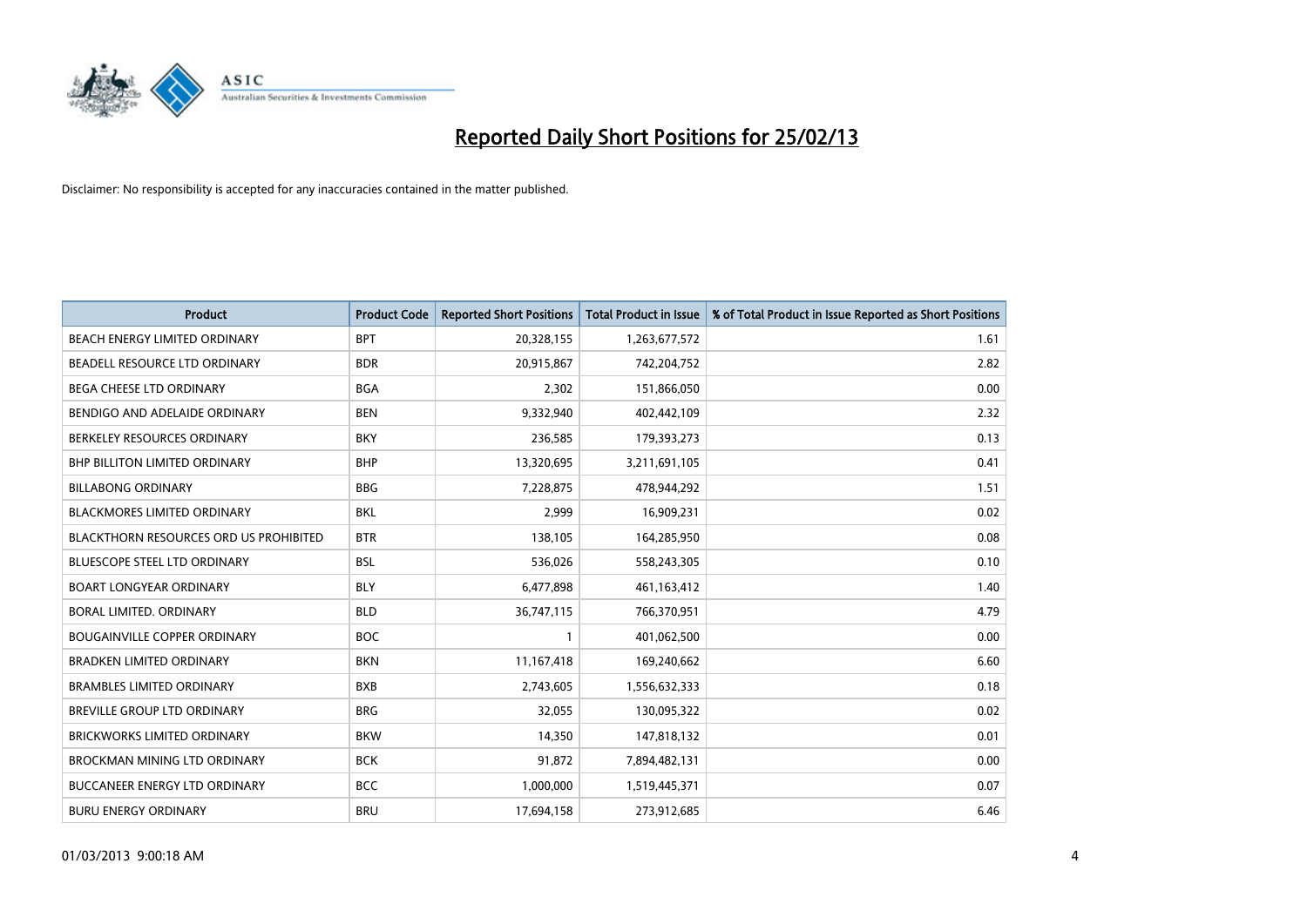

| <b>Product</b>                          | <b>Product Code</b> | <b>Reported Short Positions</b> | Total Product in Issue | % of Total Product in Issue Reported as Short Positions |
|-----------------------------------------|---------------------|---------------------------------|------------------------|---------------------------------------------------------|
| <b>BWP TRUST ORDINARY UNITS</b>         | <b>BWP</b>          | 2,171,258                       | 533,645,790            | 0.41                                                    |
| CABCHARGE AUSTRALIA ORDINARY            | CAB                 | 7,251,863                       | 120,430,683            | 6.02                                                    |
| <b>CALIBRE GROUP LTD ORDINARY</b>       | <b>CGH</b>          | 845,488                         | 307,378,401            | 0.28                                                    |
| CALTEX AUSTRALIA ORDINARY               | <b>CTX</b>          | 3,036,178                       | 270,000,000            | 1.12                                                    |
| CAPE LAMBERT RES LTD ORDINARY           | <b>CFE</b>          | 766,108                         | 688,308,792            | 0.11                                                    |
| CARABELLA RES LTD ORDINARY              | <b>CLR</b>          | 53,326                          | 152,361,547            | 0.03                                                    |
| <b>CARBON ENERGY ORDINARY</b>           | <b>CNX</b>          | 48,071                          | 779,807,322            | 0.01                                                    |
| CARDNO LIMITED ORDINARY                 | CDD                 | 6,651,709                       | 142,270,550            | 4.68                                                    |
| <b>CARINDALE PROPERTY UNIT</b>          | <b>CDP</b>          | 101                             | 70,000,000             | 0.00                                                    |
| CARNARVON PETROLEUM ORDINARY            | <b>CVN</b>          | 134,170                         | 937,857,700            | 0.01                                                    |
| CARSALES.COM LTD ORDINARY               | <b>CRZ</b>          | 4,910,567                       | 235,768,495            | 2.08                                                    |
| <b>CASH CONVERTERS ORDINARY</b>         | CCV                 | 54,323                          | 423,861,025            | 0.01                                                    |
| CEDAR WOODS PROP. ORDINARY              | <b>CWP</b>          | 4,692                           | 73,047,793             | 0.01                                                    |
| CENTRAL PETROLEUM ORDINARY              | <b>CTP</b>          | 1,892,571                       | 1,388,978,845          | 0.14                                                    |
| <b>CERAMIC FUEL CELLS ORDINARY</b>      | <b>CFU</b>          | 390                             | 1,559,231,320          | 0.00                                                    |
| CFS RETAIL TRUST GRP STAPLED SECURITIES | <b>CFX</b>          | 47,295,899                      | 2,828,495,659          | 1.67                                                    |
| CHALLENGER DIV.PRO. STAPLED UNITS       | <b>CDI</b>          | 80,509                          | 214,101,013            | 0.04                                                    |
| <b>CHALLENGER LIMITED ORDINARY</b>      | <b>CGF</b>          | 1,821,531                       | 537,083,442            | 0.34                                                    |
| CHARTER HALL GROUP STAPLED US PROHIBIT. | <b>CHC</b>          | 404,949                         | 298,860,383            | 0.14                                                    |
| <b>CHARTER HALL RETAIL UNITS</b>        | <b>COR</b>          | 782,360                         | 337,582,974            | 0.23                                                    |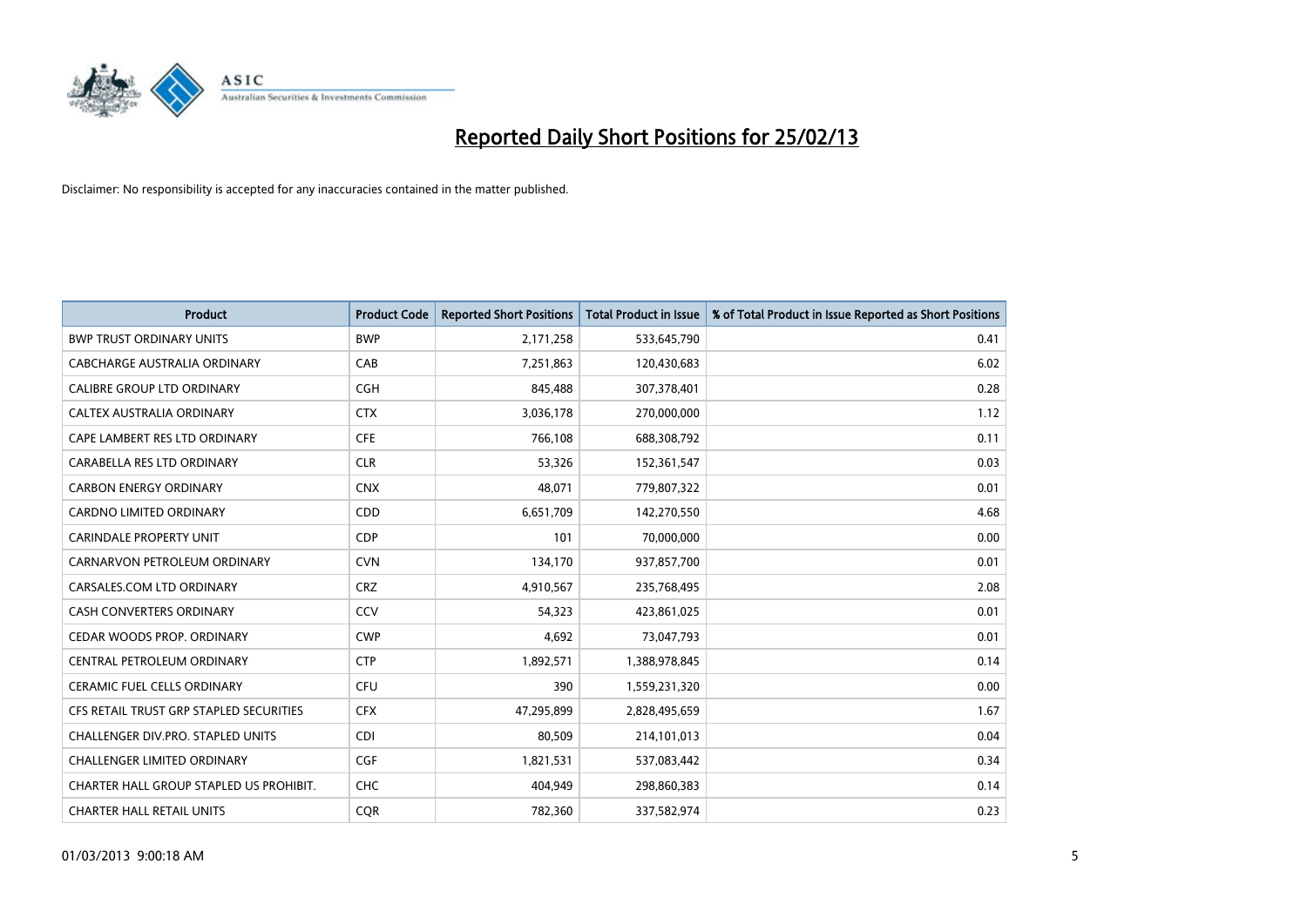

| <b>Product</b>                          | <b>Product Code</b> | <b>Reported Short Positions</b> | <b>Total Product in Issue</b> | % of Total Product in Issue Reported as Short Positions |
|-----------------------------------------|---------------------|---------------------------------|-------------------------------|---------------------------------------------------------|
| <b>CHORUS LIMITED ORDINARY</b>          | <b>CNU</b>          | 1,017,498                       | 385,082,123                   | 0.26                                                    |
| CITIGOLD CORP LTD ORDINARY              | <b>CTO</b>          | 153,427                         | 1,352,907,765                 | 0.01                                                    |
| <b>CLOUGH LIMITED ORDINARY</b>          | <b>CLO</b>          | 64.000                          | 776,285,556                   | 0.01                                                    |
| COAL OF AFRICA LTD ORDINARY             | <b>CZA</b>          | 47,650                          | 1,048,368,613                 | 0.00                                                    |
| <b>COALSPUR MINES LTD ORDINARY</b>      | <b>CPL</b>          | 14,372,183                      | 634,148,901                   | 2.27                                                    |
| COCA-COLA AMATIL ORDINARY               | <b>CCL</b>          | 2,192,186                       | 762,133,414                   | 0.29                                                    |
| <b>COCHLEAR LIMITED ORDINARY</b>        | <b>COH</b>          | 4,220,539                       | 57,032,519                    | 7.40                                                    |
| COCKATOO COAL ORDINARY                  | <b>COK</b>          | 14,030,546                      | 1,016,746,908                 | 1.38                                                    |
| <b>CODAN LIMITED ORDINARY</b>           | <b>CDA</b>          | 78,431                          | 176,926,104                   | 0.04                                                    |
| <b>COLLECTION HOUSE ORDINARY</b>        | <b>CLH</b>          | 1,000                           | 112,434,420                   | 0.00                                                    |
| <b>COLLINS FOODS LTD ORDINARY</b>       | <b>CKF</b>          | 510,719                         | 93,000,003                    | 0.55                                                    |
| COMMONWEALTH BANK, ORDINARY             | <b>CBA</b>          | 10,997,628                      | 1,609,180,841                 | 0.68                                                    |
| <b>COMMONWEALTH PROP ORDINARY UNITS</b> | <b>CPA</b>          | 11,055,999                      | 2,347,003,413                 | 0.47                                                    |
| <b>COMPASS RESOURCES ORDINARY</b>       | <b>CMR</b>          | 7,472                           | 1,403,744,100                 | 0.00                                                    |
| <b>COMPUTERSHARE LTD ORDINARY</b>       | <b>CPU</b>          | 10,620,190                      | 555,664,059                   | 1.91                                                    |
| COOPER ENERGY LTD ORDINARY              | <b>COE</b>          | 179,641                         | 329,034,654                   | 0.05                                                    |
| <b>CORDLIFE LIMITED ORDINARY</b>        | CBB                 | 6,666                           | 172,687,354                   | 0.00                                                    |
| <b>CORP TRAVEL LIMITED ORDINARY</b>     | <b>CTD</b>          | 134,863                         | 74,971,020                    | 0.18                                                    |
| <b>COUGAR ENERGY ORDINARY</b>           | <b>CXY</b>          | 15,000,000                      | 1,390,675,714                 | 1.08                                                    |
| <b>CREDIT CORP GROUP ORDINARY</b>       | <b>CCP</b>          | 12,187                          | 45,932,899                    | 0.03                                                    |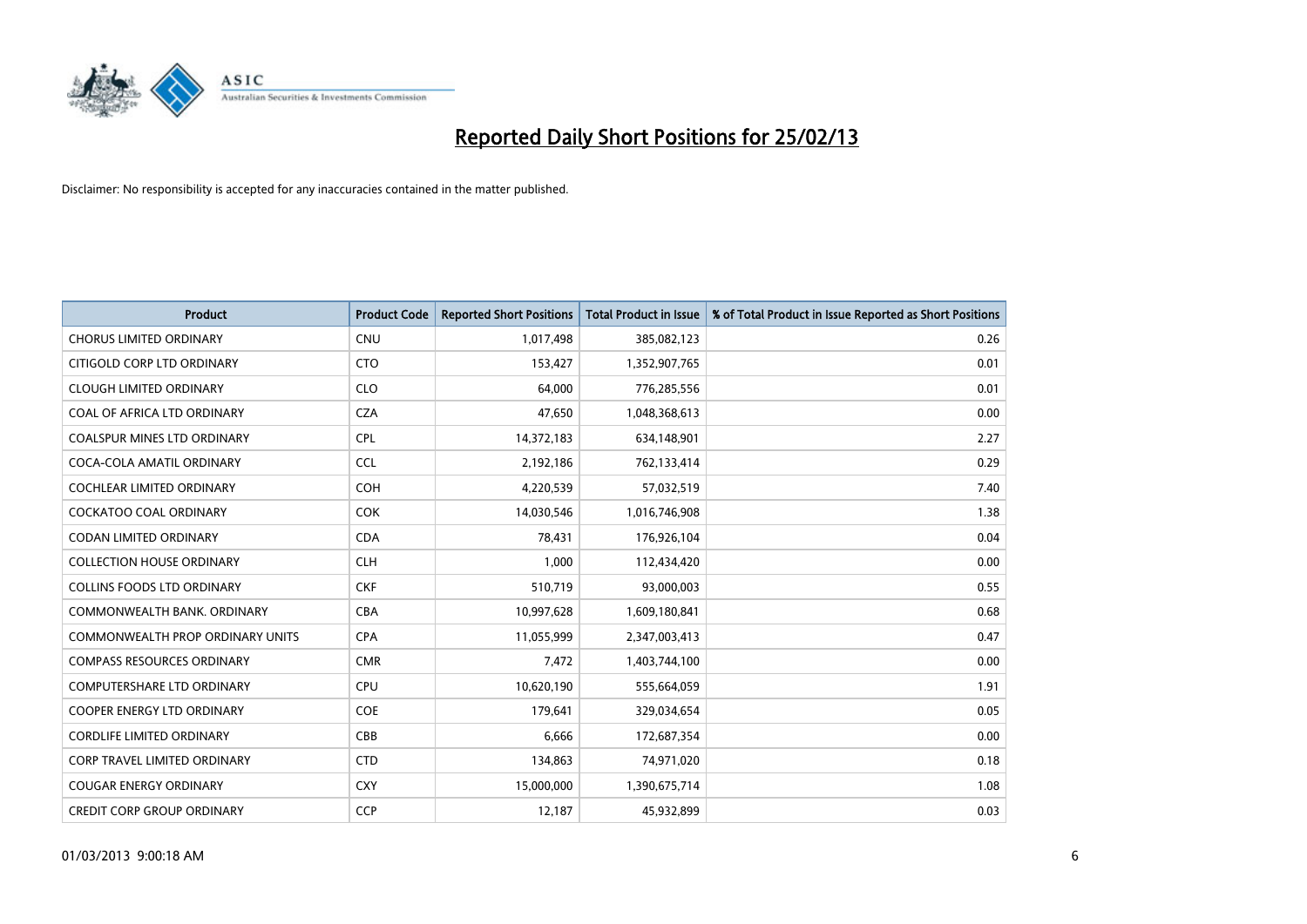

| <b>Product</b>                          | <b>Product Code</b> | <b>Reported Short Positions</b> | <b>Total Product in Issue</b> | % of Total Product in Issue Reported as Short Positions |
|-----------------------------------------|---------------------|---------------------------------|-------------------------------|---------------------------------------------------------|
| <b>CROMWELL PROP STAPLED SECURITIES</b> | <b>CMW</b>          | 145,606                         | 1,460,982,142                 | 0.01                                                    |
| CROWN LIMITED ORDINARY                  | <b>CWN</b>          | 4,398,978                       | 728,394,185                   | 0.60                                                    |
| CSG LIMITED ORDINARY                    | CSV                 | 198,746                         | 278,155,477                   | 0.07                                                    |
| <b>CSL LIMITED ORDINARY</b>             | <b>CSL</b>          | 1,176,769                       | 498,199,305                   | 0.24                                                    |
| <b>CSR LIMITED ORDINARY</b>             | <b>CSR</b>          | 48,089,762                      | 506,000,315                   | 9.50                                                    |
| <b>CUDECO LIMITED ORDINARY</b>          | CDU                 | 3,058,478                       | 199,877,294                   | 1.53                                                    |
| DART ENERGY LTD ORDINARY                | <b>DTE</b>          | 15,813,289                      | 878,668,388                   | 1.80                                                    |
| DATA#3 LIMITED ORDINARY                 | <b>DTL</b>          | 1,945                           | 153,974,950                   | 0.00                                                    |
| DAVID JONES LIMITED ORDINARY            | <b>DJS</b>          | 62,175,866                      | 531,788,775                   | 11.69                                                   |
| DECMIL GROUP LIMITED ORDINARY           | <b>DCG</b>          | 686,174                         | 168,203,219                   | 0.41                                                    |
| DEEP YELLOW LIMITED ORDINARY            | <b>DYL</b>          | 500,000                         | 1,553,507,294                 | 0.03                                                    |
| DEXUS PROPERTY GROUP STAPLED UNITS      | <b>DXS</b>          | 14,565,144                      | 4,839,024,176                 | 0.30                                                    |
| DISCOVERY METALS LTD ORDINARY           | <b>DML</b>          | 1,983,724                       | 486,986,451                   | 0.41                                                    |
| DOMINO PIZZA ENTERPR ORDINARY           | <b>DMP</b>          | 23,158                          | 70,192,674                    | 0.03                                                    |
| DORAY MINERALS LTD ORDINARY             | <b>DRM</b>          | 78,378                          | 141,866,768                   | 0.06                                                    |
| DOWNER EDI LIMITED ORDINARY             | <b>DOW</b>          | 3,933,485                       | 429,100,296                   | 0.92                                                    |
| DRILLSEARCH ENERGY ORDINARY             | <b>DLS</b>          | 1,197,916                       | 427,353,371                   | 0.28                                                    |
| DUET GROUP STAPLED US PROHIBIT.         | <b>DUE</b>          | 9,856,369                       | 1,169,314,842                 | 0.84                                                    |
| DULUXGROUP LIMITED ORDINARY             | <b>DLX</b>          | 6,250,974                       | 374,507,181                   | 1.67                                                    |
| <b>DWS LTD ORDINARY</b>                 | <b>DWS</b>          | 399,007                         | 132,362,763                   | 0.30                                                    |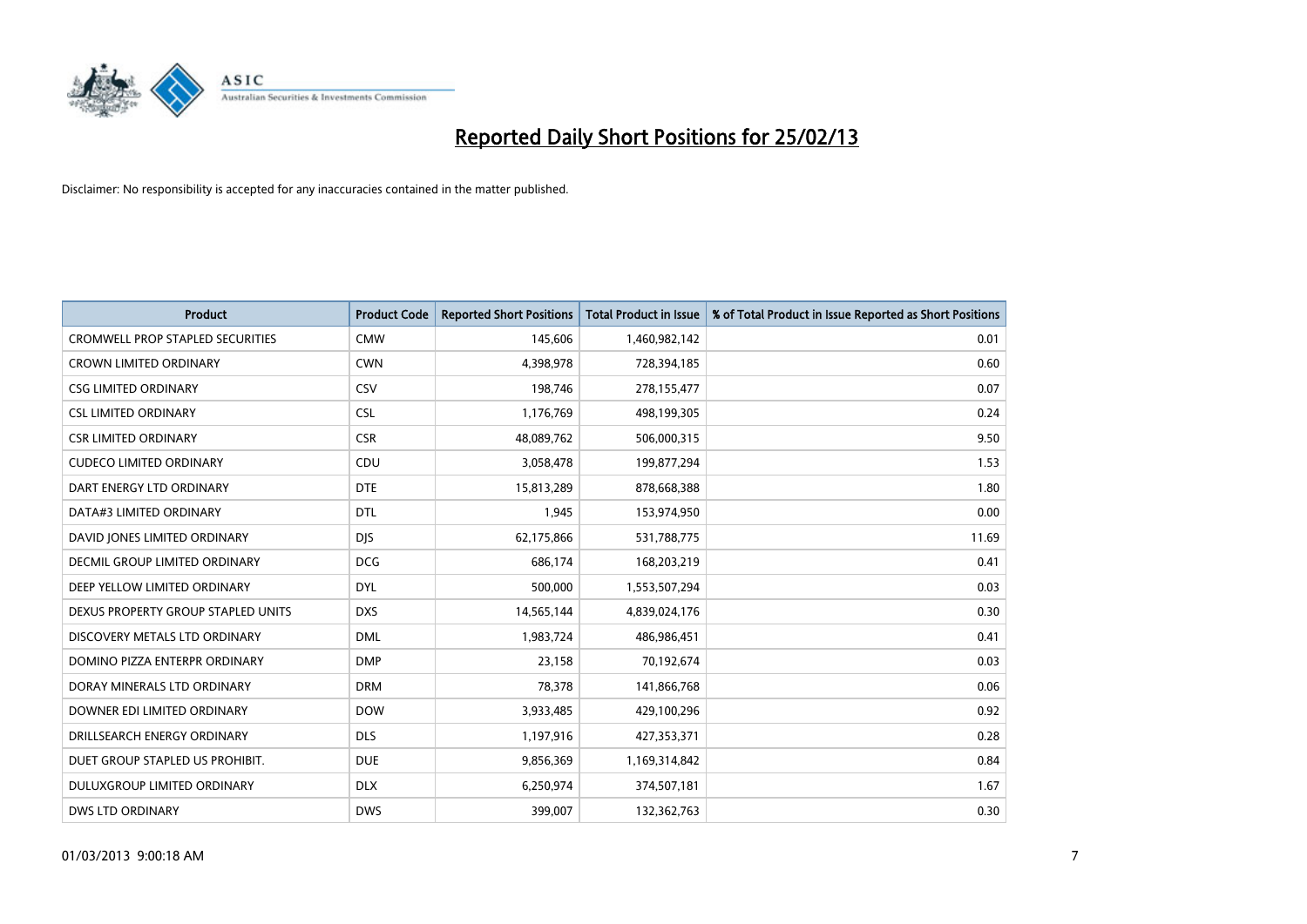

| <b>Product</b>                         | <b>Product Code</b> | <b>Reported Short Positions</b> | <b>Total Product in Issue</b> | % of Total Product in Issue Reported as Short Positions |
|----------------------------------------|---------------------|---------------------------------|-------------------------------|---------------------------------------------------------|
| ECHO ENTERTAINMENT ORDINARY            | <b>EGP</b>          | 8,579,930                       | 825,672,730                   | 1.04                                                    |
| <b>ELDERS LIMITED ORDINARY</b>         | <b>ELD</b>          | 18,479,341                      | 448,598,480                   | 4.12                                                    |
| ELEMENTAL MINERALS ORDINARY            | <b>ELM</b>          | 40,739                          | 288,587,228                   | 0.01                                                    |
| ELEMENTOS LIMITED ORDINARY             | <b>ELT</b>          | 16                              | 149,531,420                   | 0.00                                                    |
| <b>EMECO HOLDINGS ORDINARY</b>         | <b>EHL</b>          | 6,690,709                       | 599,675,707                   | 1.12                                                    |
| <b>ENDEAVOUR MIN CORP CDI 1:1</b>      | <b>EVR</b>          | 209,032                         | 129,653,699                   | 0.16                                                    |
| <b>ENERGY RESOURCES ORDINARY 'A'</b>   | <b>ERA</b>          | 7,483,326                       | 517,725,062                   | 1.45                                                    |
| <b>ENERGY WORLD CORPOR, ORDINARY</b>   | <b>EWC</b>          | 18,853,726                      | 1,734,166,672                 | 1.09                                                    |
| <b>ENVESTRA LIMITED ORDINARY</b>       | <b>ENV</b>          | 8,751,627                       | 1,603,333,497                 | 0.55                                                    |
| EVOLUTION MINING LTD ORDINARY          | <b>EVN</b>          | 8,688,698                       | 708,092,989                   | 1.23                                                    |
| FAIRFAX MEDIA LTD ORDINARY             | <b>FXI</b>          | 392,829,633                     | 2,351,955,725                 | 16.70                                                   |
| <b>FAR LTD ORDINARY</b>                | <b>FAR</b>          | 21,000,000                      | 2,499,846,742                 | 0.84                                                    |
| FEDERATION CNTRES ORD/UNIT STAPLED SEC | <b>FDC</b>          | 6,961,519                       | 1,427,594,472                 | 0.49                                                    |
| FINBAR GROUP LIMITED ORDINARY          | <b>FRI</b>          | 997                             | 214,824,630                   | 0.00                                                    |
| FKP PROPERTY GROUP STAPLED SECURITIES  | <b>FKP</b>          | 5,515,209                       | 321,578,705                   | 1.72                                                    |
| FLEETWOOD CORP ORDINARY                | <b>FWD</b>          | 3,061,933                       | 60,033,258                    | 5.10                                                    |
| FLETCHER BUILDING ORDINARY             | <b>FBU</b>          | 4,074,547                       | 684,793,538                   | 0.60                                                    |
| FLEXIGROUP LIMITED ORDINARY            | <b>FXL</b>          | 53.965                          | 287,869,669                   | 0.02                                                    |
| <b>FLIGHT CENTRE ORDINARY</b>          | <b>FLT</b>          | 10,816,497                      | 100,170,726                   | 10.80                                                   |
| <b>FLINDERS MINES LTD ORDINARY</b>     | <b>FMS</b>          | 2,041,194                       | 1,821,300,404                 | 0.11                                                    |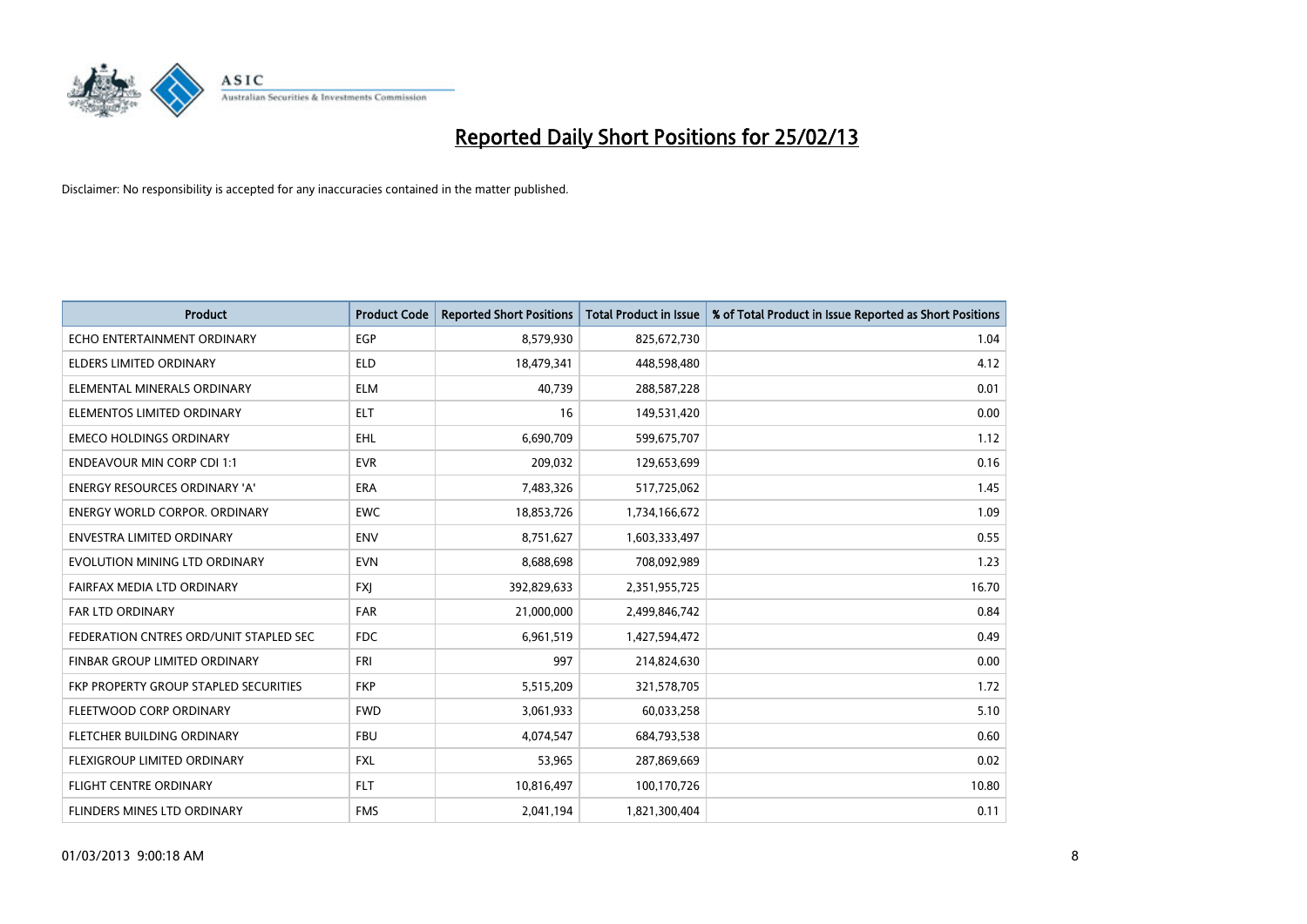

| <b>Product</b>                                   | <b>Product Code</b> | <b>Reported Short Positions</b> | <b>Total Product in Issue</b> | % of Total Product in Issue Reported as Short Positions |
|--------------------------------------------------|---------------------|---------------------------------|-------------------------------|---------------------------------------------------------|
| <b>FOCUS MINERALS LTD ORDINARY</b>               | <b>FML</b>          | 1,400,770                       | 8,822,771,352                 | 0.02                                                    |
| FONTERRA SHARE FUND ORDINARY UNITS               | <b>FSF</b>          | 41,660                          | 95,689,327                    | 0.04                                                    |
| <b>FORGE GROUP LIMITED ORDINARY</b>              | FGE                 | 76,501                          | 86,169,014                    | 0.09                                                    |
| FORTESCUE METALS GRP ORDINARY                    | <b>FMG</b>          | 153,895,366                     | 3,113,798,659                 | 4.94                                                    |
| <b>G.U.D. HOLDINGS ORDINARY</b>                  | GUD                 | 3,902,392                       | 71,341,319                    | 5.47                                                    |
| <b>G8 EDUCATION LIMITED ORDINARY</b>             | <b>GEM</b>          | 425,863                         | 270,940,348                   | 0.16                                                    |
| <b>GALAXY RESOURCES ORDINARY</b>                 | <b>GXY</b>          | 3,727,105                       | 560,357,421                   | 0.67                                                    |
| <b>GENETIC TECHNOLOGIES ORDINARY</b>             | <b>GTG</b>          | 436,950                         | 475,471,819                   | 0.09                                                    |
| <b>GEODYNAMICS LIMITED ORDINARY</b>              | GDY                 | 850                             | 406,452,608                   | 0.00                                                    |
| <b>GINDALBIE METALS LTD ORDINARY</b>             | GBG                 | 41,565,497                      | 1,404,350,200                 | 2.96                                                    |
| <b>GOODMAN FIELDER. ORDINARY</b>                 | GFF                 | 26,735,825                      | 1,955,559,207                 | 1.37                                                    |
| <b>GOODMAN GROUP STAPLED US PROHIBIT.</b>        | <b>GMG</b>          | 1,313,778                       | 1,713,233,947                 | 0.08                                                    |
| <b>GPT GROUP STAPLED SEC.</b>                    | GPT                 | 8,135,961                       | 1,768,731,729                 | 0.46                                                    |
| <b>GRAINCORP LIMITED A CLASS ORDINARY</b>        | <b>GNC</b>          | 1,167,339                       | 228,855,628                   | 0.51                                                    |
| <b>GRANGE RESOURCES, ORDINARY</b>                | <b>GRR</b>          | 1,577,907                       | 1,156,181,782                 | 0.14                                                    |
| <b>GREENLAND MIN EN LTD ORDINARY</b>             | GGG                 | 4,820,414                       | 567,937,409                   | 0.85                                                    |
| <b>GROWTHPOINT PROPERTY ORD/UNIT STAPLED SEC</b> | GOZ                 | 2,214                           | 390,292,970                   | 0.00                                                    |
| <b>GRYPHON MINERALS LTD ORDINARY</b>             | GRY                 | 26,480,886                      | 400,464,983                   | 6.61                                                    |
| <b>GUILDFORD COAL LTD ORDINARY</b>               | <b>GUF</b>          | 1,196,255                       | 521,046,899                   | 0.23                                                    |
| <b>GUINNESS PEAT GROUP. CDI 1:1</b>              | <b>GPG</b>          | 1,150,000                       | 197,084,022                   | 0.58                                                    |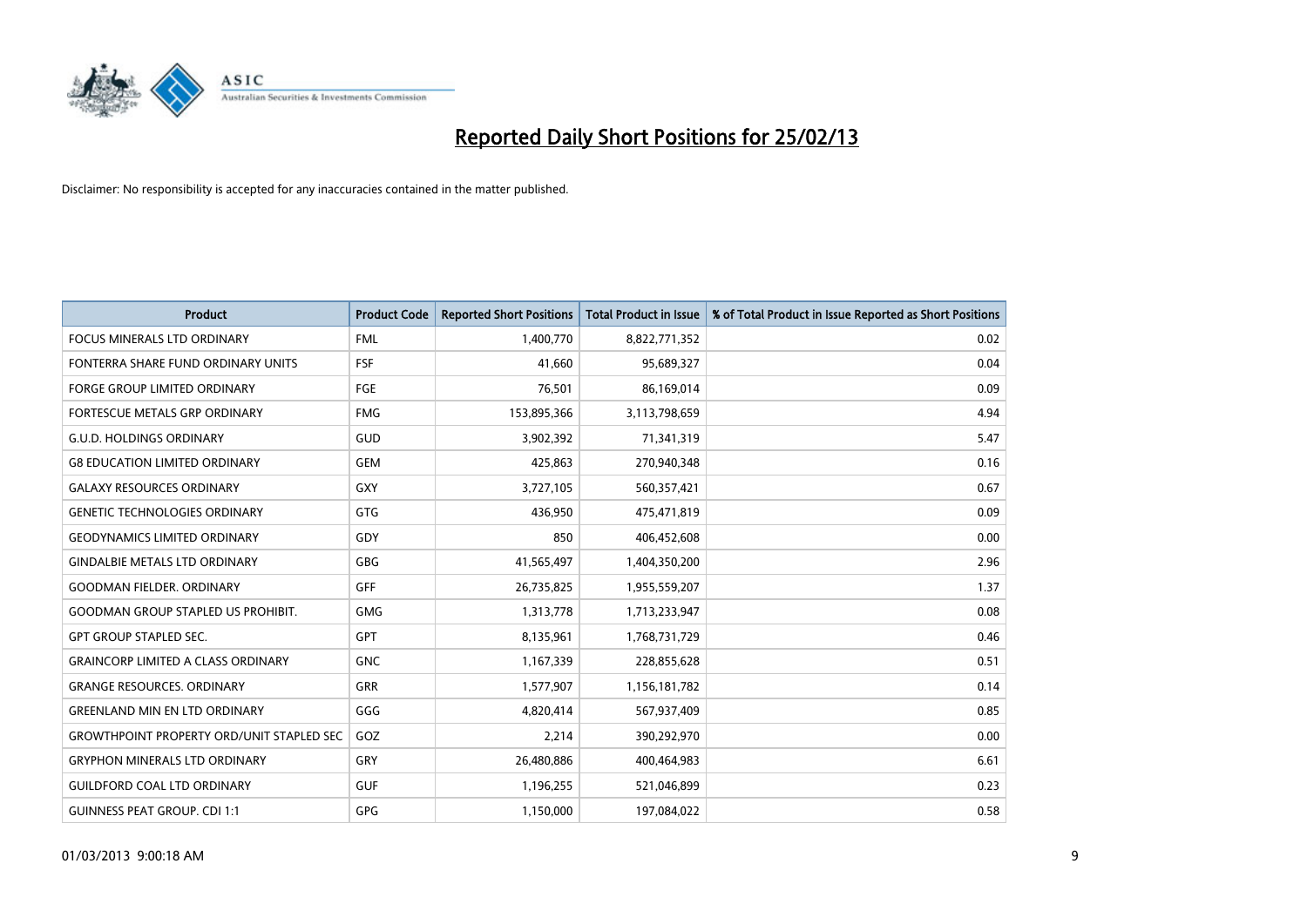

| <b>Product</b>                       | <b>Product Code</b> | <b>Reported Short Positions</b> | <b>Total Product in Issue</b> | % of Total Product in Issue Reported as Short Positions |
|--------------------------------------|---------------------|---------------------------------|-------------------------------|---------------------------------------------------------|
| <b>GUIARAT NRE COAL LTD ORDINARY</b> | <b>GNM</b>          | 1,624,800                       | 1,376,138,678                 | 0.12                                                    |
| <b>GUNNS LIMITED ORDINARY</b>        | <b>GNS</b>          | 51,772,667                      | 848,401,559                   | 6.10                                                    |
| <b>GWA GROUP LTD ORDINARY</b>        | <b>GWA</b>          | 5,889,529                       | 304,706,899                   | 1.93                                                    |
| HARVEY NORMAN ORDINARY               | <b>HVN</b>          | 106,284,594                     | 1,062,316,784                 | 10.00                                                   |
| HASTIE GROUP LIMITED ORDINARY        | <b>HST</b>          | 233,914                         | 137,353,504                   | 0.17                                                    |
| <b>HENDERSON GROUP CDI 1:1</b>       | <b>HGG</b>          | 2,177,734                       | 718,996,007                   | 0.30                                                    |
| HFA HOLDINGS LIMITED ORDINARY        | <b>HFA</b>          | 3,809                           | 117,332,831                   | 0.00                                                    |
| HIGHLANDS PACIFIC ORDINARY           | <b>HIG</b>          | 483,892                         | 789,132,854                   | 0.06                                                    |
| HILLGROVE RES LTD ORDINARY           | <b>HGO</b>          | 2,044,546                       | 1,022,760,221                 | 0.20                                                    |
| HILLS HOLDINGS LTD ORDINARY          | <b>HIL</b>          | 2,759,095                       | 246,500,444                   | 1.12                                                    |
| HORIZON OIL LIMITED ORDINARY         | <b>HZN</b>          | 32,853,652                      | 1,133,316,515                 | 2.90                                                    |
| <b>ICON ENERGY LIMITED ORDINARY</b>  | <b>ICN</b>          | 1,724,608                       | 533,391,210                   | 0.32                                                    |
| <b>IINET LIMITED ORDINARY</b>        | <b>IIN</b>          | 368,106                         | 161,238,847                   | 0.23                                                    |
| <b>ILUKA RESOURCES ORDINARY</b>      | ILU                 | 58,891,739                      | 418,700,517                   | 14.07                                                   |
| <b>IMDEX LIMITED ORDINARY</b>        | <b>IMD</b>          | 3,066,550                       | 210,473,188                   | 1.46                                                    |
| IMF (AUSTRALIA) LTD ORDINARY         | IMF                 | 738,953                         | 123,201,716                   | 0.60                                                    |
| <b>INCITEC PIVOT ORDINARY</b>        | <b>IPL</b>          | 6,959,516                       | 1,628,730,107                 | 0.43                                                    |
| INDEPENDENCE GROUP ORDINARY          | <b>IGO</b>          | 2,588,467                       | 232,882,535                   | 1.11                                                    |
| <b>INDOPHIL RESOURCES ORDINARY</b>   | <b>IRN</b>          | 590,425                         | 1,203,146,194                 | 0.05                                                    |
| INFIGEN ENERGY STAPLED SECURITIES    | <b>IFN</b>          | 3,313,375                       | 762,265,972                   | 0.43                                                    |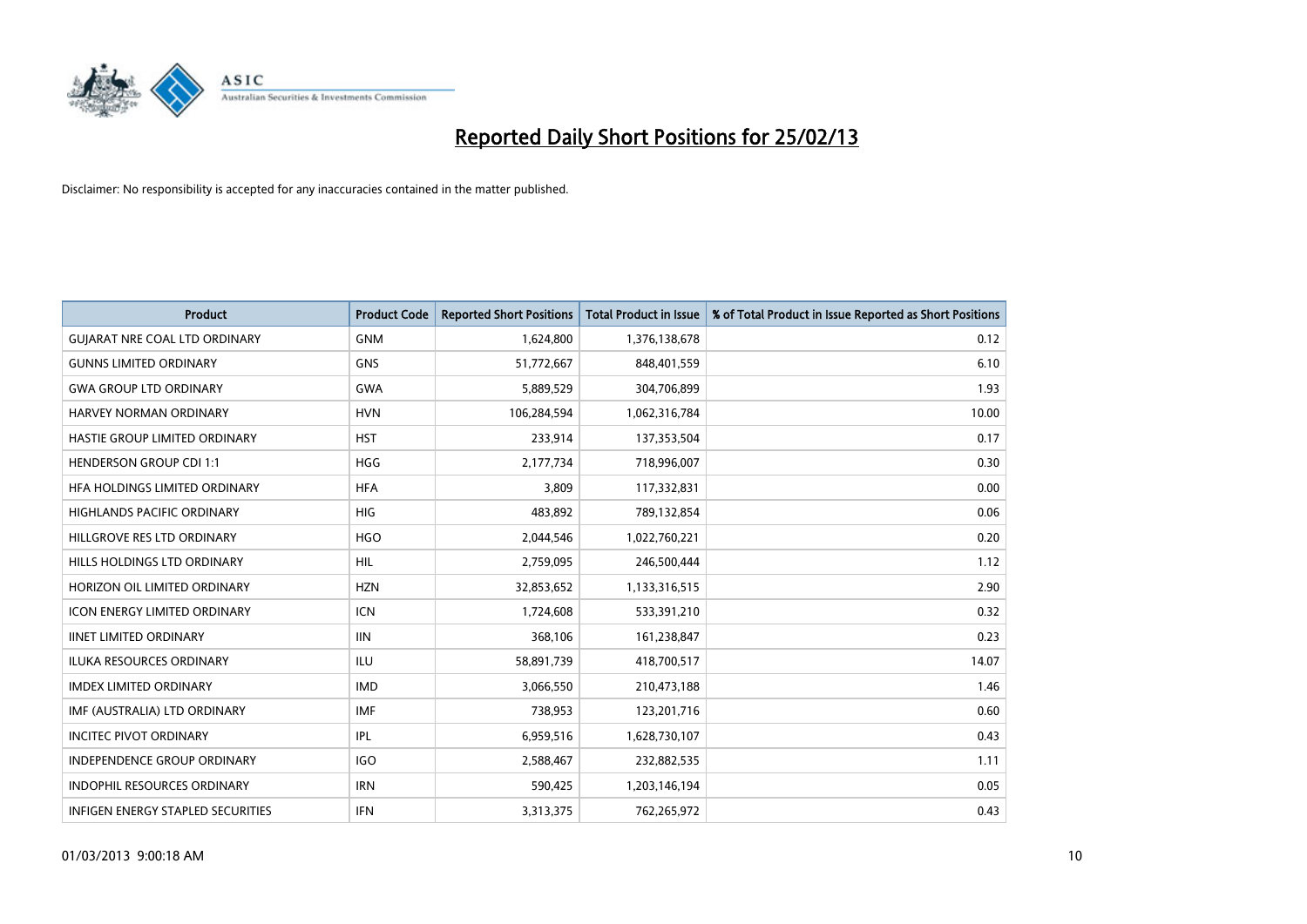

| Product                                         | <b>Product Code</b> | <b>Reported Short Positions</b> | <b>Total Product in Issue</b> | % of Total Product in Issue Reported as Short Positions |
|-------------------------------------------------|---------------------|---------------------------------|-------------------------------|---------------------------------------------------------|
| <b>INSURANCE AUSTRALIA ORDINARY</b>             | IAG                 | 3,750,778                       | 2,079,034,021                 | 0.18                                                    |
| INTEGRATED RESEARCH ORDINARY                    | IRI                 | 100,605                         | 168,359,453                   | 0.06                                                    |
| <b>INTREPID MINES ORDINARY</b>                  | IAU                 | 9,802,958                       | 555,623,798                   | 1.76                                                    |
| <b>INVESTA OFFICE FUND STAPLED SECURITIES</b>   | <b>IOF</b>          | 2,450,793                       | 614,047,458                   | 0.40                                                    |
| <b>INVOCARE LIMITED ORDINARY</b>                | <b>IVC</b>          | 2,763,166                       | 110,030,298                   | 2.51                                                    |
| <b>ION LIMITED ORDINARY</b>                     | <b>ION</b>          | 164,453                         | 256,365,105                   | 0.06                                                    |
| <b>IOOF HOLDINGS LTD ORDINARY</b>               | IFL                 | 1,534,146                       | 232,091,225                   | 0.66                                                    |
| <b>IRESS LIMITED ORDINARY</b>                   | <b>IRE</b>          | 2,038,583                       | 128,620,231                   | 1.58                                                    |
| <b>IRON ORE HOLDINGS ORDINARY</b>               | <b>IOH</b>          | 39,352                          | 161,174,005                   | 0.02                                                    |
| <b>IVANHOE AUSTRALIA ORDINARY</b>               | <b>IVA</b>          | 1,359,684                       | 724,339,661                   | 0.19                                                    |
| <b>JAMES HARDIE INDUST CHESS DEPOSITARY INT</b> | <b>IHX</b>          | 7,554,653                       | 440,917,727                   | 1.71                                                    |
| <b>JB HI-FI LIMITED ORDINARY</b>                | <b>JBH</b>          | 19,125,774                      | 98,893,976                    | 19.34                                                   |
| <b>JUMBO INTERACTIVE ORDINARY</b>               | JIN                 | 1,750                           | 43,112,560                    | 0.00                                                    |
| <b>JUPITER MINES ORDINARY</b>                   | <b>IMS</b>          | 2,017                           | 2,281,835,383                 | 0.00                                                    |
| <b>KAGARA LTD ORDINARY</b>                      | KZL                 | 3,034,147                       | 798,953,117                   | 0.38                                                    |
| KANGAROO RES LTD ORDINARY                       | <b>KRL</b>          | 23,242                          | 3,434,430,012                 | 0.00                                                    |
| KAROON GAS AUSTRALIA ORDINARY                   | <b>KAR</b>          | 413,149                         | 221,420,769                   | 0.19                                                    |
| KATHMANDU HOLD LTD ORDINARY                     | <b>KMD</b>          | 17,209                          | 200,215,894                   | 0.01                                                    |
| <b>KBL MINING LIMITED ORDINARY</b>              | <b>KBL</b>          | 1,820                           | 293,535,629                   | 0.00                                                    |
| KINGSGATE CONSOLID. ORDINARY                    | <b>KCN</b>          | 13,715,656                      | 151,828,173                   | 9.03                                                    |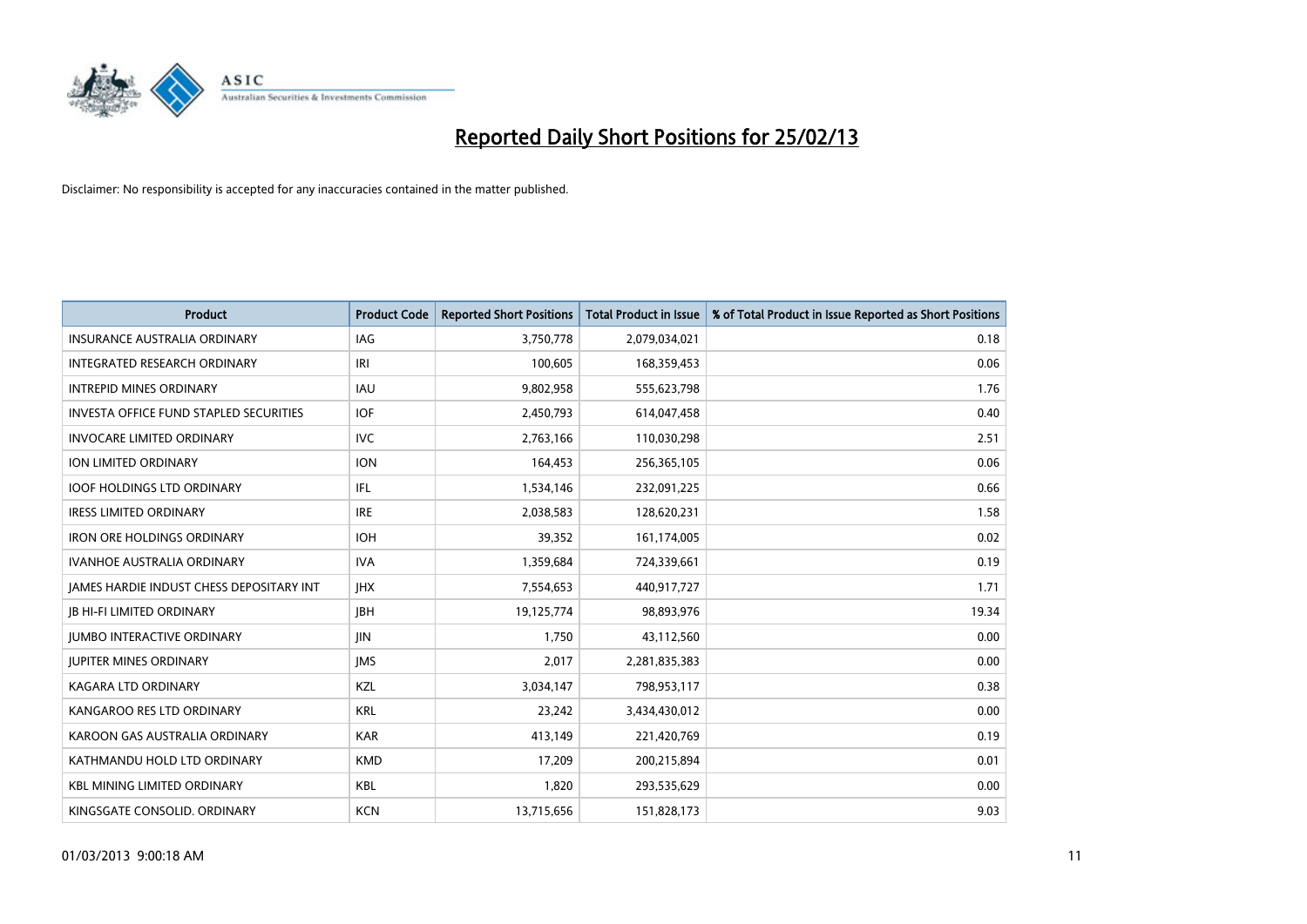

| <b>Product</b>                        | <b>Product Code</b> | <b>Reported Short Positions</b> | <b>Total Product in Issue</b> | % of Total Product in Issue Reported as Short Positions |
|---------------------------------------|---------------------|---------------------------------|-------------------------------|---------------------------------------------------------|
| KINGSROSE MINING LTD ORDINARY         | <b>KRM</b>          | 357,912                         | 291,959,871                   | 0.12                                                    |
| LEIGHTON HOLDINGS ORDINARY            | LEI                 | 7,818,263                       | 337,164,188                   | 2.32                                                    |
| LEND LEASE GROUP UNIT/ORD STAPLED     | <b>LLC</b>          | 4,527,099                       | 574,351,883                   | 0.79                                                    |
| LINC ENERGY LTD ORDINARY              | <b>LNC</b>          | 16,501,074                      | 517,770,424                   | 3.19                                                    |
| LYCOPODIUM LIMITED ORDINARY           | <b>LYL</b>          | 303                             | 38,755,103                    | 0.00                                                    |
| LYNAS CORPORATION ORDINARY            | <b>LYC</b>          | 187,957,584                     | 1,960,801,292                 | 9.59                                                    |
| M2 TELECOMMUNICATION ORDINARY         | <b>MTU</b>          | 7,832,444                       | 158,016,251                   | 4.96                                                    |
| <b>MACA LIMITED ORDINARY</b>          | <b>MLD</b>          | 1,136,972                       | 150,000,000                   | 0.76                                                    |
| <b>MACMAHON HOLDINGS ORDINARY</b>     | <b>MAH</b>          | 8,391,951                       | 1,261,699,966                 | 0.67                                                    |
| MACO ATLAS ROADS GRP ORDINARY STAPLED | <b>MOA</b>          | 9,983,214                       | 478,531,436                   | 2.09                                                    |
| MACQUARIE GROUP LTD ORDINARY          | <b>MOG</b>          | 4,238,533                       | 339,180,329                   | 1.25                                                    |
| <b>MATRIX C &amp; E LTD ORDINARY</b>  | <b>MCE</b>          | 3,756,292                       | 94,555,428                    | 3.97                                                    |
| <b>MAVERICK DRILLING ORDINARY</b>     | <b>MAD</b>          | 9,610,033                       | 452,726,751                   | 2.12                                                    |
| MCMILLAN SHAKESPEARE ORDINARY         | <b>MMS</b>          | 206,459                         | 74,523,965                    | 0.28                                                    |
| MEDUSA MINING LTD ORDINARY            | <b>MML</b>          | 3,574,321                       | 188,903,911                   | 1.89                                                    |
| MELBOURNE IT LIMITED ORDINARY         | <b>MLB</b>          | 502,022                         | 82,451,363                    | 0.61                                                    |
| MEO AUSTRALIA LTD ORDINARY            | <b>MEO</b>          | 432,047                         | 627,264,587                   | 0.07                                                    |
| <b>MERMAID MARINE ORDINARY</b>        | <b>MRM</b>          | 1,396,809                       | 223,832,900                   | 0.62                                                    |
| MESOBLAST LIMITED ORDINARY            | <b>MSB</b>          | 18,689,095                      | 287,840,322                   | 6.49                                                    |
| METALS X LIMITED ORDINARY             | <b>MLX</b>          | 77,960                          | 1,651,766,110                 | 0.00                                                    |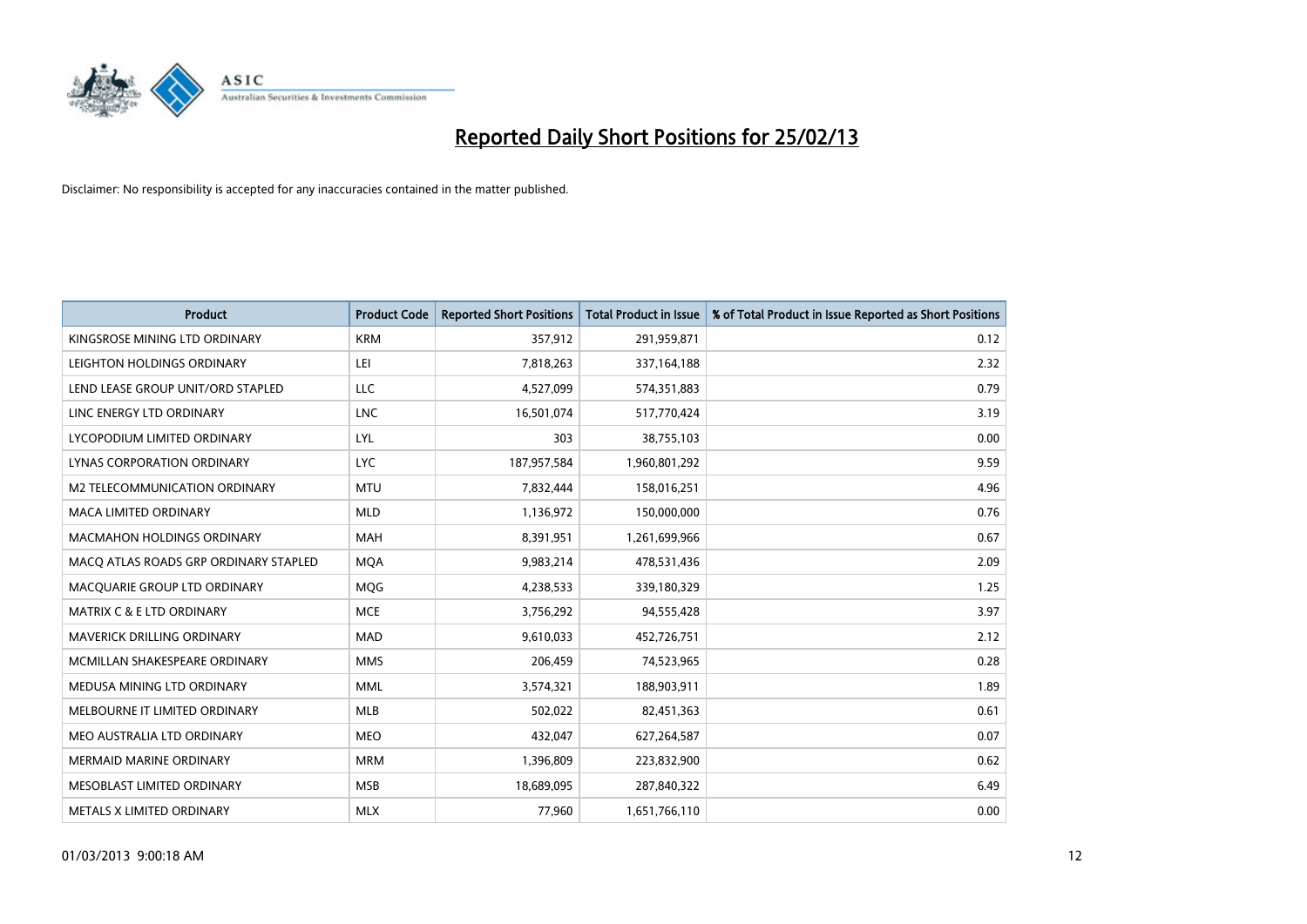

| <b>Product</b>                  | <b>Product Code</b> | <b>Reported Short Positions</b> | <b>Total Product in Issue</b> | % of Total Product in Issue Reported as Short Positions |
|---------------------------------|---------------------|---------------------------------|-------------------------------|---------------------------------------------------------|
| METCASH LIMITED ORDINARY        | <b>MTS</b>          | 98,782,997                      | 880,704,786                   | 11.22                                                   |
| METMINCO LIMITED ORDINARY       | <b>MNC</b>          | 54,825                          | 1,749,543,023                 | 0.00                                                    |
| MICLYN EXP OFFSHR ORDINARY      | <b>MIO</b>          | 8,803                           | 278,639,188                   | 0.00                                                    |
| MILTON CORPORATION ORDINARY     | <b>MLT</b>          | 12,800                          | 121,625,655                   | 0.01                                                    |
| MINCOR RESOURCES NL ORDINARY    | <b>MCR</b>          | 2,253,925                       | 188,208,274                   | 1.20                                                    |
| MINERAL DEPOSITS ORDINARY       | <b>MDL</b>          | 985,483                         | 83,538,786                    | 1.18                                                    |
| MINERAL RESOURCES, ORDINARY     | <b>MIN</b>          | 1,798,617                       | 185,724,169                   | 0.97                                                    |
| MIRABELA NICKEL LTD ORDINARY    | <b>MBN</b>          | 11,853,231                      | 876,765,094                   | 1.35                                                    |
| MIRVAC GROUP STAPLED SECURITIES | <b>MGR</b>          | 4,738,739                       | 3,425,587,451                 | 0.14                                                    |
| MOLOPO ENERGY LTD ORDINARY      | <b>MPO</b>          | 858,279                         | 246,230,752                   | 0.35                                                    |
| MONADELPHOUS GROUP ORDINARY     | <b>MND</b>          | 7,807,237                       | 90,663,543                    | 8.61                                                    |
| MORTGAGE CHOICE LTD ORDINARY    | <b>MOC</b>          | 2,289,918                       | 123,431,282                   | 1.86                                                    |
| MOUNT GIBSON IRON ORDINARY      | <b>MGX</b>          | 6,230,922                       | 1,090,584,232                 | 0.57                                                    |
| MULTIPLEX SITES SITES           | <b>MXUPA</b>        | 602                             | 4,500,000                     | 0.01                                                    |
| MURCHISON METALS LTD ORDINARY   | <b>MMX</b>          | 3,733,350                       | 450,497,346                   | 0.83                                                    |
| MYER HOLDINGS LTD ORDINARY      | <b>MYR</b>          | 81,575,180                      | 583,384,551                   | 13.98                                                   |
| <b>MYSTATE LIMITED ORDINARY</b> | <b>MYS</b>          | 22,081                          | 87,117,374                    | 0.03                                                    |
| NATIONAL AUST, BANK ORDINARY    | <b>NAB</b>          | 8,984,278                       | 2,342,259,881                 | 0.38                                                    |
| NAVITAS LIMITED ORDINARY        | <b>NVT</b>          | 12,221,670                      | 375,367,918                   | 3.26                                                    |
| NEON ENERGY LIMITED ORDINARY    | <b>NEN</b>          | 2,776,199                       | 549,844,091                   | 0.50                                                    |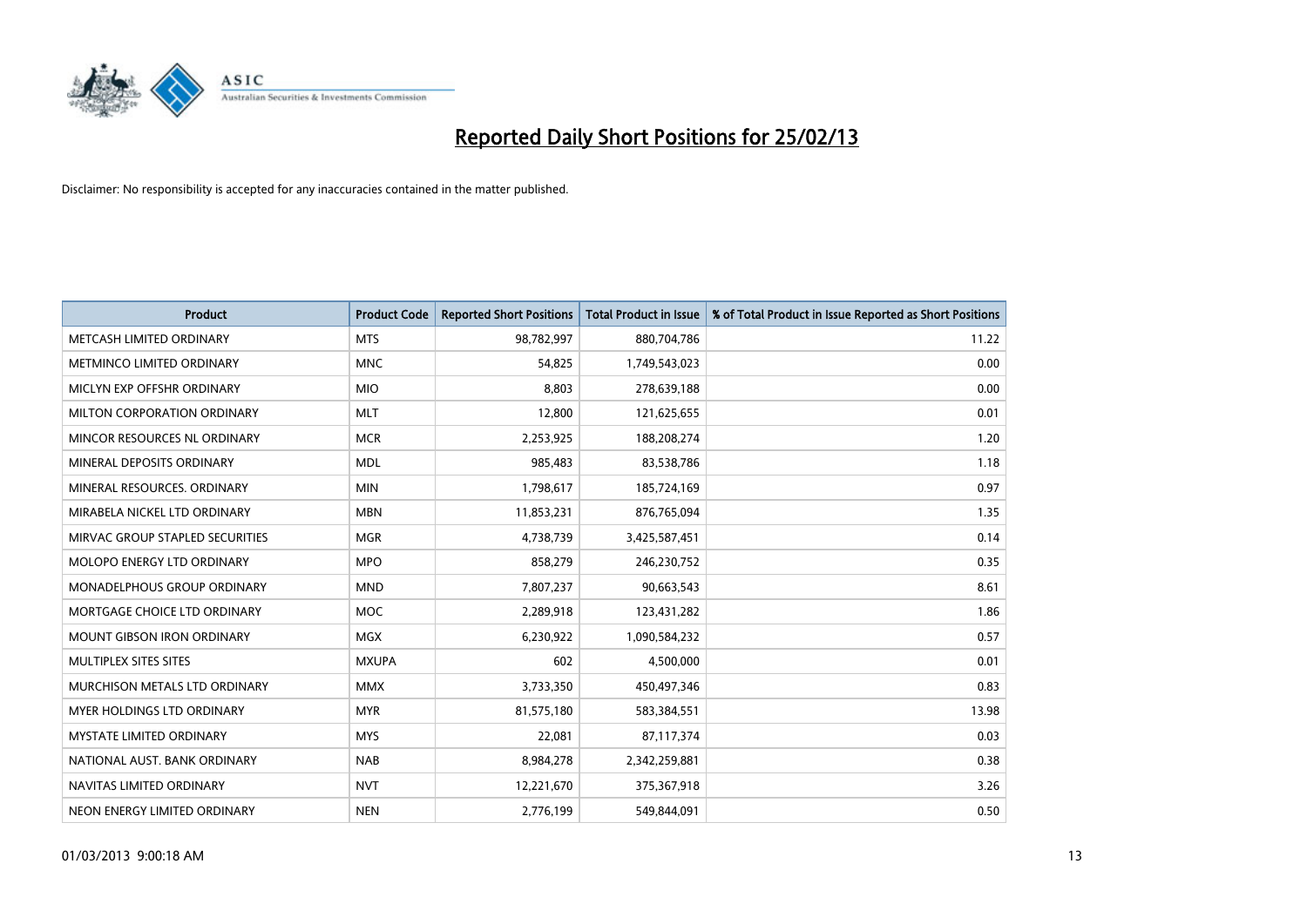

| <b>Product</b>                        | <b>Product Code</b> | <b>Reported Short Positions</b> | <b>Total Product in Issue</b> | % of Total Product in Issue Reported as Short Positions |
|---------------------------------------|---------------------|---------------------------------|-------------------------------|---------------------------------------------------------|
| NEW HOPE CORPORATION ORDINARY         | <b>NHC</b>          | 2,458,505                       | 830,563,352                   | 0.30                                                    |
| NEW STANDARD ENERGY ORDINARY          | <b>NSE</b>          | 554,047                         | 305,331,847                   | 0.18                                                    |
| NEWCREST MINING ORDINARY              | <b>NCM</b>          | 4,271,658                       | 765,906,839                   | 0.56                                                    |
| NEWS CORP A NON-VOTING CDI            | <b>NWSLV</b>        | 2,292,217                       | 1,525,506,773                 | 0.15                                                    |
| NEWS CORP B VOTING CDI                | <b>NWS</b>          | 657,982                         | 798,520,953                   | 0.08                                                    |
| NEWSAT LIMITED ORDINARY               | <b>NWT</b>          | 1,491,737                       | 233,052,157                   | 0.64                                                    |
| NEXTDC LIMITED ORDINARY               | <b>NXT</b>          | 3,985,208                       | 172,602,288                   | 2.31                                                    |
| NEXUS ENERGY LIMITED ORDINARY         | <b>NXS</b>          | 10,906,309                      | 1,329,821,159                 | 0.82                                                    |
| NIDO PETROLEUM ORDINARY               | <b>NDO</b>          | 105,313                         | 1,906,373,341                 | 0.01                                                    |
| NOBLE MINERAL RES ORDINARY            | <b>NMG</b>          | 2,530,602                       | 666,397,952                   | 0.38                                                    |
| NORFOLK GROUP ORDINARY                | <b>NFK</b>          | 50                              | 158,890,730                   | 0.00                                                    |
| NORTHERN IRON LTD ORDINARY            | <b>NFE</b>          | 2,081,321                       | 484,405,314                   | 0.43                                                    |
| NORTHERN STAR ORDINARY                | <b>NST</b>          | 6,081,651                       | 424,277,027                   | 1.43                                                    |
| NRW HOLDINGS LIMITED ORDINARY         | <b>NWH</b>          | 6,267,268                       | 278,888,011                   | 2.25                                                    |
| NUFARM LIMITED ORDINARY               | <b>NUF</b>          | 5,792,681                       | 262,796,891                   | 2.20                                                    |
| OAKTON LIMITED ORDINARY               | <b>OKN</b>          | 114                             | 91,721,874                    | 0.00                                                    |
| OCEANAGOLD CORP. CHESS DEPOSITARY INT | <b>OGC</b>          | 1,316,347                       | 293,517,918                   | 0.45                                                    |
| OIL SEARCH LTD ORDINARY               | OSH                 | 23,948,951                      | 1,334,756,742                 | 1.79                                                    |
| OM HOLDINGS LIMITED ORDINARY          | OMH                 | 4,036,695                       | 673,423,337                   | 0.60                                                    |
| ORICA LIMITED ORDINARY                | ORI                 | 2,704,378                       | 366,768,327                   | 0.74                                                    |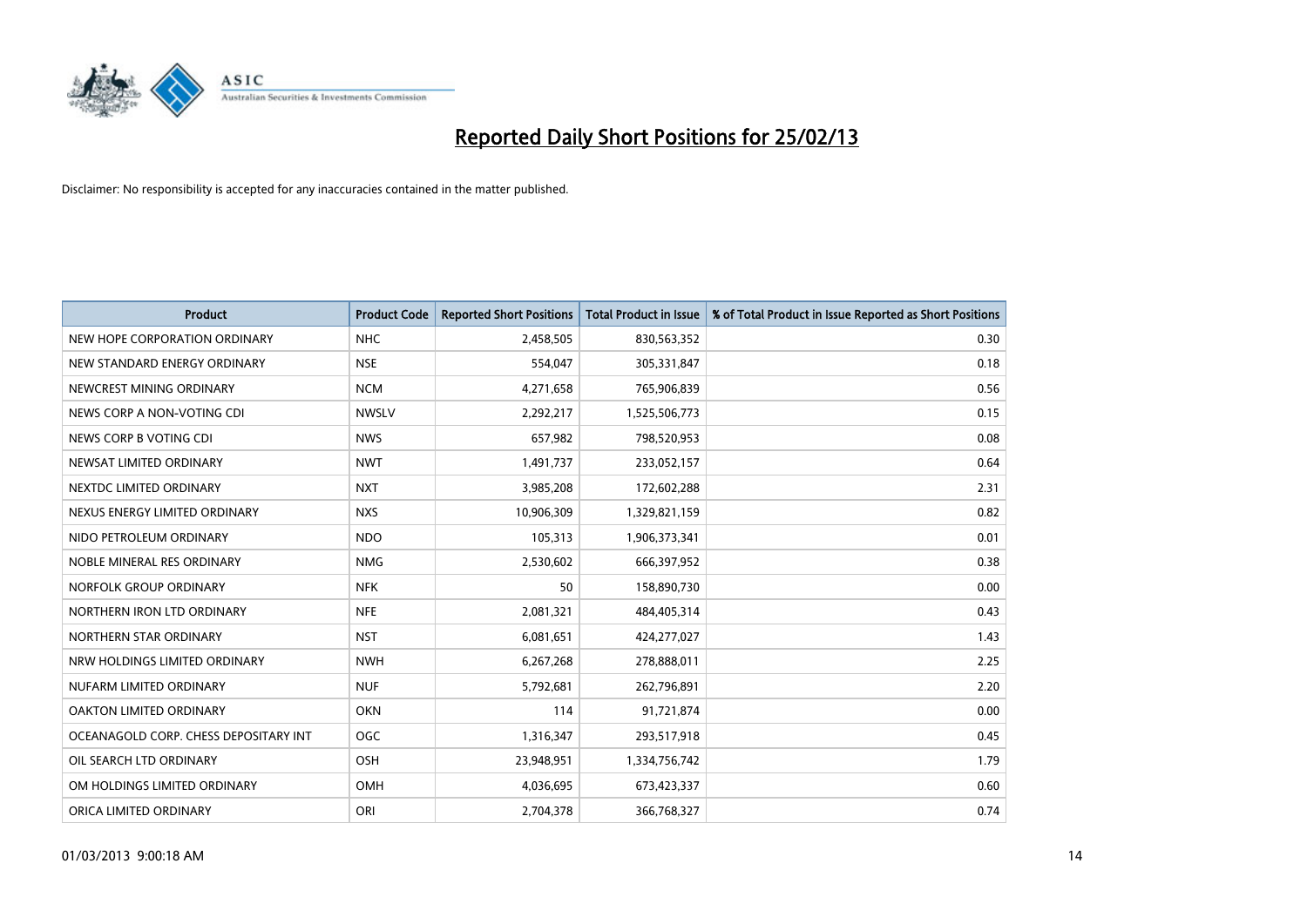

| <b>Product</b>                 | <b>Product Code</b> | <b>Reported Short Positions</b> | <b>Total Product in Issue</b> | % of Total Product in Issue Reported as Short Positions |
|--------------------------------|---------------------|---------------------------------|-------------------------------|---------------------------------------------------------|
| ORIGIN ENERGY ORDINARY         | <b>ORG</b>          | 15,204,949                      | 1,094,031,475                 | 1.39                                                    |
| OROCOBRE LIMITED ORDINARY      | <b>ORE</b>          | 317,907                         | 117,745,140                   | 0.27                                                    |
| OROTONGROUP LIMITED ORDINARY   | ORL                 | 20,873                          | 40,880,902                    | 0.05                                                    |
| ORPHEUS ENERGY LTD ORDINARY    | <b>OEG</b>          | 67,200                          | 130,475,919                   | 0.05                                                    |
| OZ MINERALS ORDINARY           | <b>OZL</b>          | 11,542,033                      | 303,470,022                   | 3.80                                                    |
| <b>PACIFIC BRANDS ORDINARY</b> | <b>PBG</b>          | 12,706,386                      | 912,915,695                   | 1.39                                                    |
| PALADIN ENERGY LTD ORDINARY    | <b>PDN</b>          | 111,000,641                     | 836,969,286                   | 13.26                                                   |
| PANAUST LIMITED ORDINARY       | <b>PNA</b>          | 2,047,464                       | 606,155,069                   | 0.34                                                    |
| PANORAMIC RESOURCES ORDINARY   | <b>PAN</b>          | 1,447,686                       | 256,058,555                   | 0.57                                                    |
| PAPERLINX LIMITED ORDINARY     | <b>PPX</b>          | 166,194                         | 609,280,761                   | 0.03                                                    |
| PAPILLON RES LTD ORDINARY      | <b>PIR</b>          | 1,721,720                       | 297,028,210                   | 0.58                                                    |
| PATTIES FOODS LTD ORDINARY     | PFL                 | 4,290                           | 139,065,639                   | 0.00                                                    |
| PEET LIMITED ORDINARY          | <b>PPC</b>          | 3,320,246                       | 321,013,141                   | 1.03                                                    |
| PERILYA LIMITED ORDINARY       | PEM                 | 2,861                           | 769,316,426                   | 0.00                                                    |
| PERPETUAL LIMITED ORDINARY     | PPT                 | 2,166,360                       | 41,980,678                    | 5.16                                                    |
| PERSEUS MINING LTD ORDINARY    | PRU                 | 26,134,400                      | 457,962,088                   | 5.71                                                    |
| PHARMAXIS LTD ORDINARY         | <b>PXS</b>          | 11,528,128                      | 308,543,389                   | 3.74                                                    |
| PHOSPHAGENICS LTD. ORDINARY    | POH                 | 1,035,000                       | 1,020,215,957                 | 0.10                                                    |
| PLATINUM ASSET ORDINARY        | <b>PTM</b>          | 8,847,163                       | 561,347,878                   | 1.58                                                    |
| PLATINUM AUSTRALIA ORDINARY    | <b>PLA</b>          | 836,127                         | 504,968,043                   | 0.17                                                    |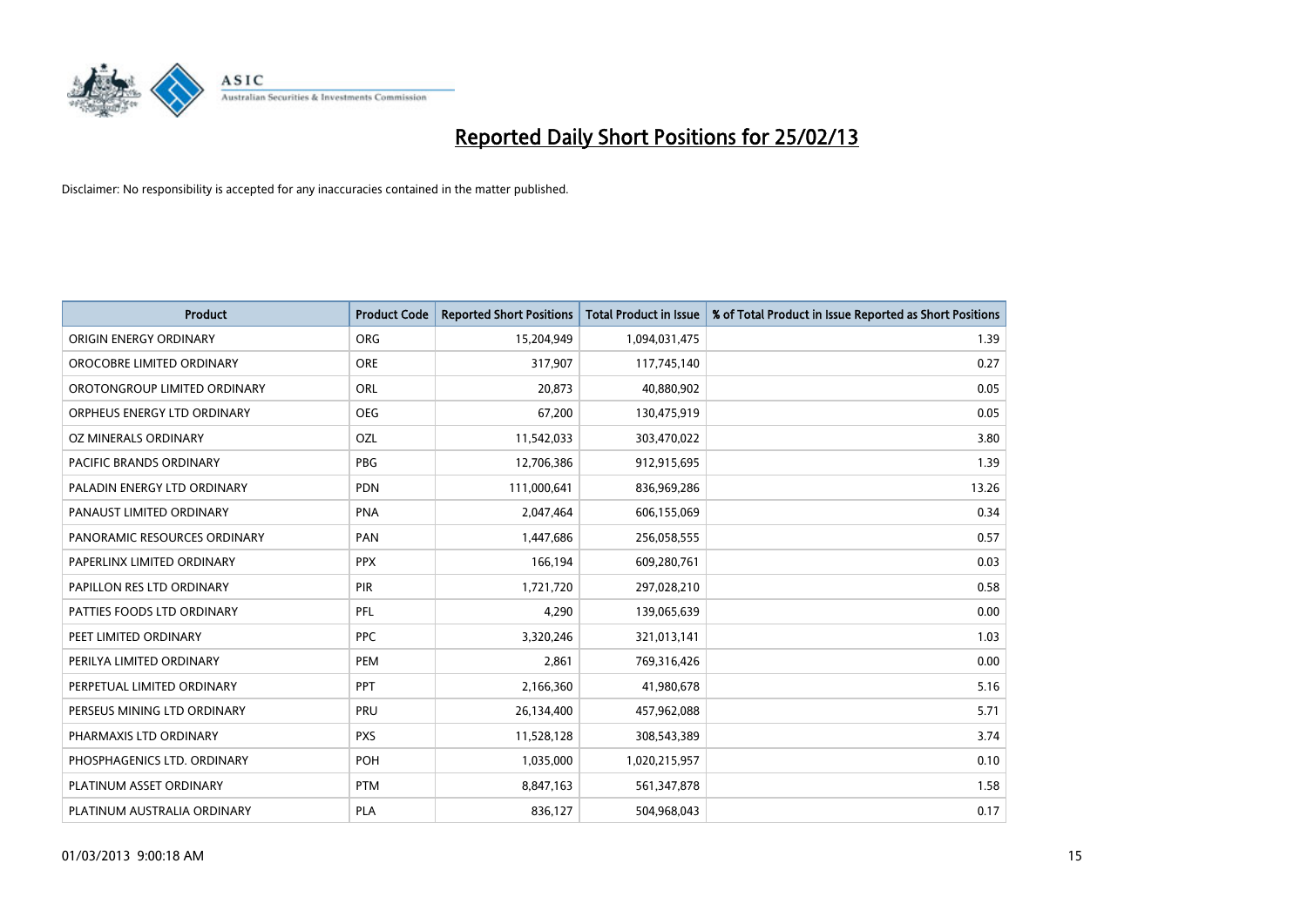

| <b>Product</b>                    | <b>Product Code</b> | <b>Reported Short Positions</b> | <b>Total Product in Issue</b> | % of Total Product in Issue Reported as Short Positions |
|-----------------------------------|---------------------|---------------------------------|-------------------------------|---------------------------------------------------------|
| PMI GOLD CORP CDI 1:1             | <b>PVM</b>          | 126,140                         | 127,637,501                   | 0.10                                                    |
| <b>PMP LIMITED ORDINARY</b>       | <b>PMP</b>          | 179,842                         | 323,781,124                   | 0.06                                                    |
| PREMIER INVESTMENTS ORDINARY      | <b>PMV</b>          | 376,068                         | 155,260,478                   | 0.24                                                    |
| PRIMA BIOMED LTD ORDINARY         | <b>PRR</b>          | 3,575,000                       | 1,066,063,388                 | 0.34                                                    |
| PRIMARY HEALTH CARE ORDINARY      | <b>PRY</b>          | 16,793,357                      | 502,983,554                   | 3.34                                                    |
| PROGRAMMED ORDINARY               | <b>PRG</b>          | 237,468                         | 118,177,001                   | 0.20                                                    |
| PURA VIDA ENERGY NL ORDINARY      | <b>PVD</b>          | 157,040                         | 59,983,514                    | 0.26                                                    |
| <b>QANTAS AIRWAYS ORDINARY</b>    | QAN                 | 25,613,547                      | 2,248,150,128                 | 1.14                                                    |
| OBE INSURANCE GROUP ORDINARY      | <b>OBE</b>          | 46,093,861                      | 1,196,747,582                 | 3.85                                                    |
| ORXPHARMA LTD ORDINARY            | <b>QRX</b>          | 130,762                         | 144,644,706                   | 0.09                                                    |
| <b>QUBE HOLDINGS LTD ORDINARY</b> | QUB                 | 12,249,513                      | 926,489,845                   | 1.32                                                    |
| RAMELIUS RESOURCES ORDINARY       | <b>RMS</b>          | 5,759,564                       | 337,296,949                   | 1.71                                                    |
| RAMSAY HEALTH CARE ORDINARY       | <b>RHC</b>          | 2,266,043                       | 202,081,252                   | 1.12                                                    |
| <b>RCR TOMLINSON ORDINARY</b>     | <b>RCR</b>          | 57,766                          | 132,431,265                   | 0.04                                                    |
| <b>REA GROUP ORDINARY</b>         | <b>REA</b>          | 65,205                          | 131,714,699                   | 0.05                                                    |
| RECKON LIMITED ORDINARY           | <b>RKN</b>          | 452,270                         | 129,488,015                   | 0.35                                                    |
| <b>RED 5 LIMITED ORDINARY</b>     | RED                 | 467,937                         | 135,488,008                   | 0.35                                                    |
| <b>RED FORK ENERGY ORDINARY</b>   | <b>RFE</b>          | 3,405,422                       | 384,951,719                   | 0.88                                                    |
| REDBANK ENERGY LTD ORDINARY       | <b>AEI</b>          | 13                              | 786,287                       | 0.00                                                    |
| REDFLEX HOLDINGS ORDINARY         | <b>RDF</b>          | 1                               | 110,762,310                   | 0.00                                                    |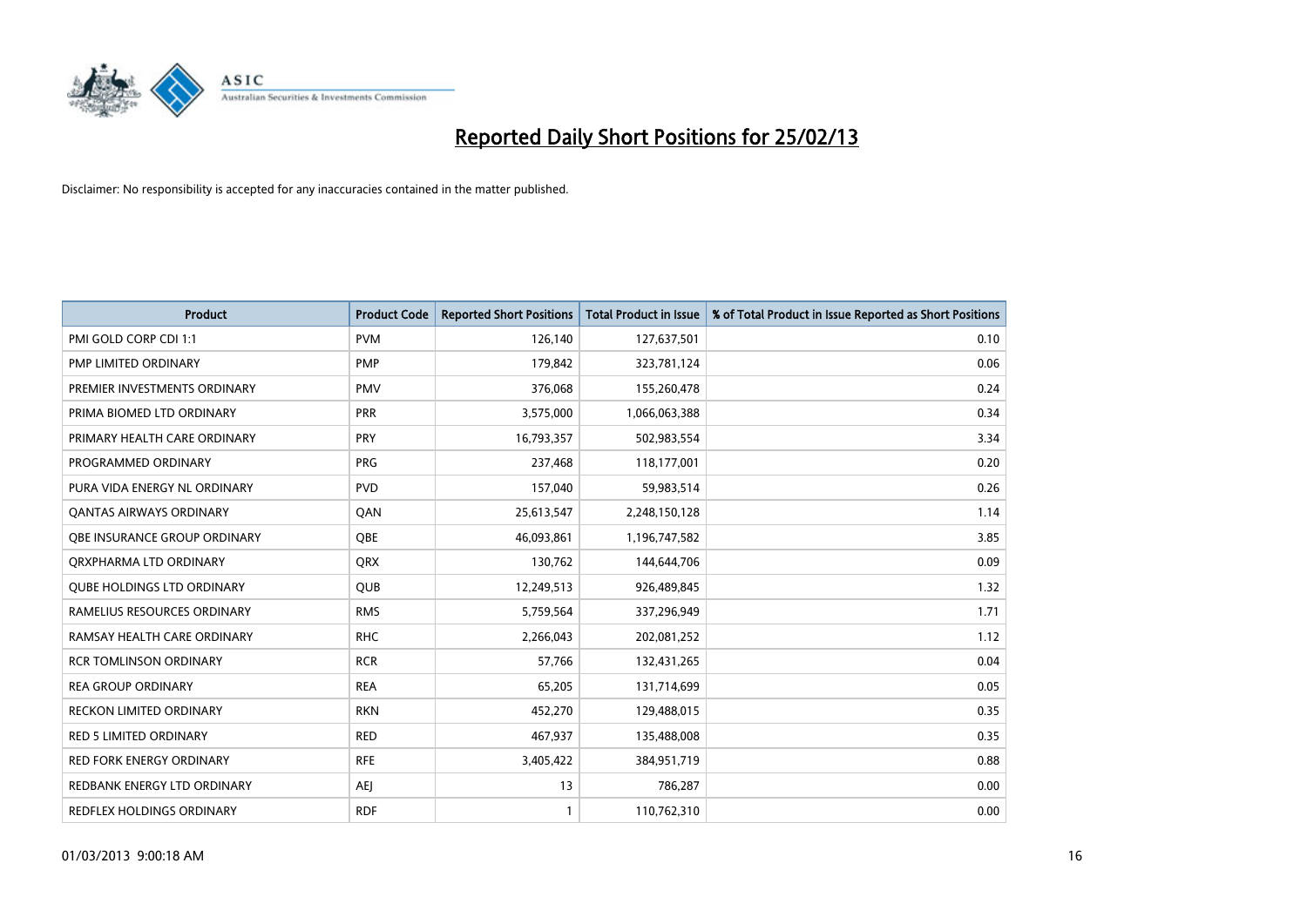

| Product                             | <b>Product Code</b> | <b>Reported Short Positions</b> | <b>Total Product in Issue</b> | % of Total Product in Issue Reported as Short Positions |
|-------------------------------------|---------------------|---------------------------------|-------------------------------|---------------------------------------------------------|
| REECE AUSTRALIA LTD. ORDINARY       | <b>REH</b>          | 10,471                          | 99,600,000                    | 0.01                                                    |
| <b>REGIS RESOURCES ORDINARY</b>     | <b>RRL</b>          | 7,458,187                       | 473,975,396                   | 1.57                                                    |
| RESMED INC CDI 10:1                 | <b>RMD</b>          | 16,200,035                      | 1,556,242,300                 | 1.04                                                    |
| <b>RESOLUTE MINING ORDINARY</b>     | <b>RSG</b>          | 3,343,595                       | 643,094,224                   | 0.52                                                    |
| <b>RESOURCE GENERATION ORDINARY</b> | <b>RES</b>          | 73                              | 263,345,652                   | 0.00                                                    |
| RETAIL FOOD GROUP ORDINARY          | <b>RFG</b>          | 239,630                         | 130,087,856                   | 0.18                                                    |
| REVERSE CORP LIMITED ORDINARY       | <b>REF</b>          | 100                             | 92,382,175                    | 0.00                                                    |
| REX MINERALS LIMITED ORDINARY       | <b>RXM</b>          | 2,767,811                       | 188,907,284                   | 1.47                                                    |
| <b>RHG LIMITED ORDINARY</b>         | <b>RHG</b>          | 49,728                          | 308,483,177                   | 0.02                                                    |
| <b>RIALTO ENERGY ORDINARY</b>       | <b>RIA</b>          | 301,933                         | 672,259,992                   | 0.04                                                    |
| <b>RIDLEY CORPORATION ORDINARY</b>  | <b>RIC</b>          | 172,138                         | 307,817,071                   | 0.06                                                    |
| RIO TINTO LIMITED ORDINARY          | <b>RIO</b>          | 8,863,001                       | 435,758,720                   | 2.03                                                    |
| ROC OIL COMPANY ORDINARY            | <b>ROC</b>          | 2,424,492                       | 683,235,552                   | 0.35                                                    |
| <b>RURALCO HOLDINGS ORDINARY</b>    | <b>RHL</b>          | 12,000                          | 55,019,284                    | 0.02                                                    |
| SAI GLOBAL LIMITED ORDINARY         | SAI                 | 5,870,375                       | 206,963,533                   | 2.84                                                    |
| SALMAT LIMITED ORDINARY             | <b>SLM</b>          | 506,343                         | 159,812,799                   | 0.32                                                    |
| SAMSON OIL & GAS LTD ORDINARY       | SSN                 | 7,737,653                       | 1,985,896,471                 | 0.39                                                    |
| SANDFIRE RESOURCES ORDINARY         | <b>SFR</b>          | 3,799,414                       | 153,590,968                   | 2.47                                                    |
| SANTOS LTD ORDINARY                 | <b>STO</b>          | 2,254,229                       | 958,897,583                   | 0.24                                                    |
| SARACEN MINERAL ORDINARY            | SAR                 | 12,128,509                      | 595,263,186                   | 2.04                                                    |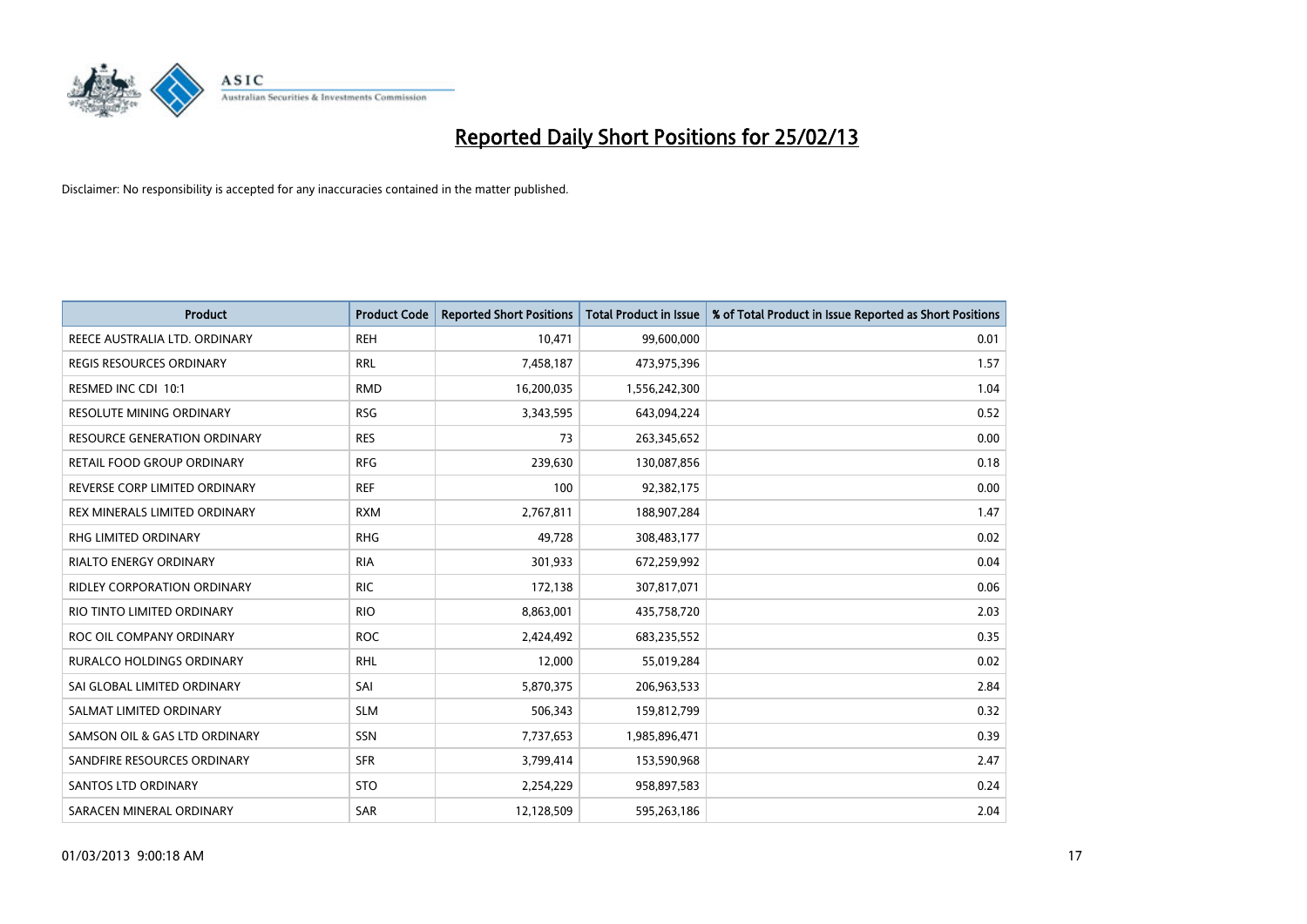

| <b>Product</b>                           | <b>Product Code</b> | <b>Reported Short Positions</b> | <b>Total Product in Issue</b> | % of Total Product in Issue Reported as Short Positions |
|------------------------------------------|---------------------|---------------------------------|-------------------------------|---------------------------------------------------------|
| SCA PROPERTY GROUP STAPLED SECURITIES    | <b>SCP</b>          | 21,272,758                      | 585,455,114                   | 3.63                                                    |
| SEDGMAN LIMITED ORDINARY                 | <b>SDM</b>          | 199,773                         | 217,623,797                   | 0.09                                                    |
| SEEK LIMITED ORDINARY                    | <b>SEK</b>          | 18,547,335                      | 337,101,307                   | 5.50                                                    |
| SENEX ENERGY LIMITED ORDINARY            | <b>SXY</b>          | 1,381,763                       | 1,140,804,837                 | 0.12                                                    |
| SERVCORP LIMITED ORDINARY                | SRV                 | 32,932                          | 98,432,275                    | 0.03                                                    |
| SERVICE STREAM ORDINARY                  | <b>SSM</b>          | 100                             | 283,418,867                   | 0.00                                                    |
| SEVEN GROUP HOLDINGS ORDINARY            | <b>SVW</b>          | 3,096,087                       | 307,410,281                   | 1.01                                                    |
| SEVEN WEST MEDIA LTD ORDINARY            | <b>SWM</b>          | 16,789,858                      | 999,160,872                   | 1.68                                                    |
| SIGMA PHARMACEUTICAL ORDINARY            | <b>SIP</b>          | 3,808,137                       | 1,162,669,614                 | 0.33                                                    |
| SIGNATURE METALS LTD ORDINARY            | <b>SBL</b>          | 600                             | 2,759,575,214                 | 0.00                                                    |
| SIHAYO GOLD LIMITED ORDINARY             | <b>SIH</b>          |                                 | 799, 377, 748                 | 0.00                                                    |
| SILEX SYSTEMS ORDINARY                   | <b>SLX</b>          | 1,341,457                       | 170,232,464                   | 0.79                                                    |
| SILVER CHEF LIMITED ORDINARY             | SIV                 | 8,564                           | 27,222,919                    | 0.03                                                    |
| SILVER LAKE RESOURCE ORDINARY            | <b>SLR</b>          | 3,848,715                       | 379,048,750                   | 1.02                                                    |
| SIMS METAL MGMT LTD ORDINARY             | SGM                 | 10,250,004                      | 204,304,126                   | 5.02                                                    |
| SINGAPORE TELECOMM. CHESS DEPOSITARY INT | <b>SGT</b>          | 10,718,030                      | 164,748,297                   | 6.51                                                    |
| SIRIUS RESOURCES NL ORDINARY             | <b>SIR</b>          | 65,313                          | 224,434,586                   | 0.03                                                    |
| SIRTEX MEDICAL ORDINARY                  | <b>SRX</b>          | 579,572                         | 55,768,136                    | 1.04                                                    |
| SKILLED GROUP LTD ORDINARY               | <b>SKE</b>          | 3,916,298                       | 233,487,276                   | 1.68                                                    |
| <b>SKY NETWORK ORDINARY</b>              | <b>SKT</b>          | 113,001                         | 389,139,785                   | 0.03                                                    |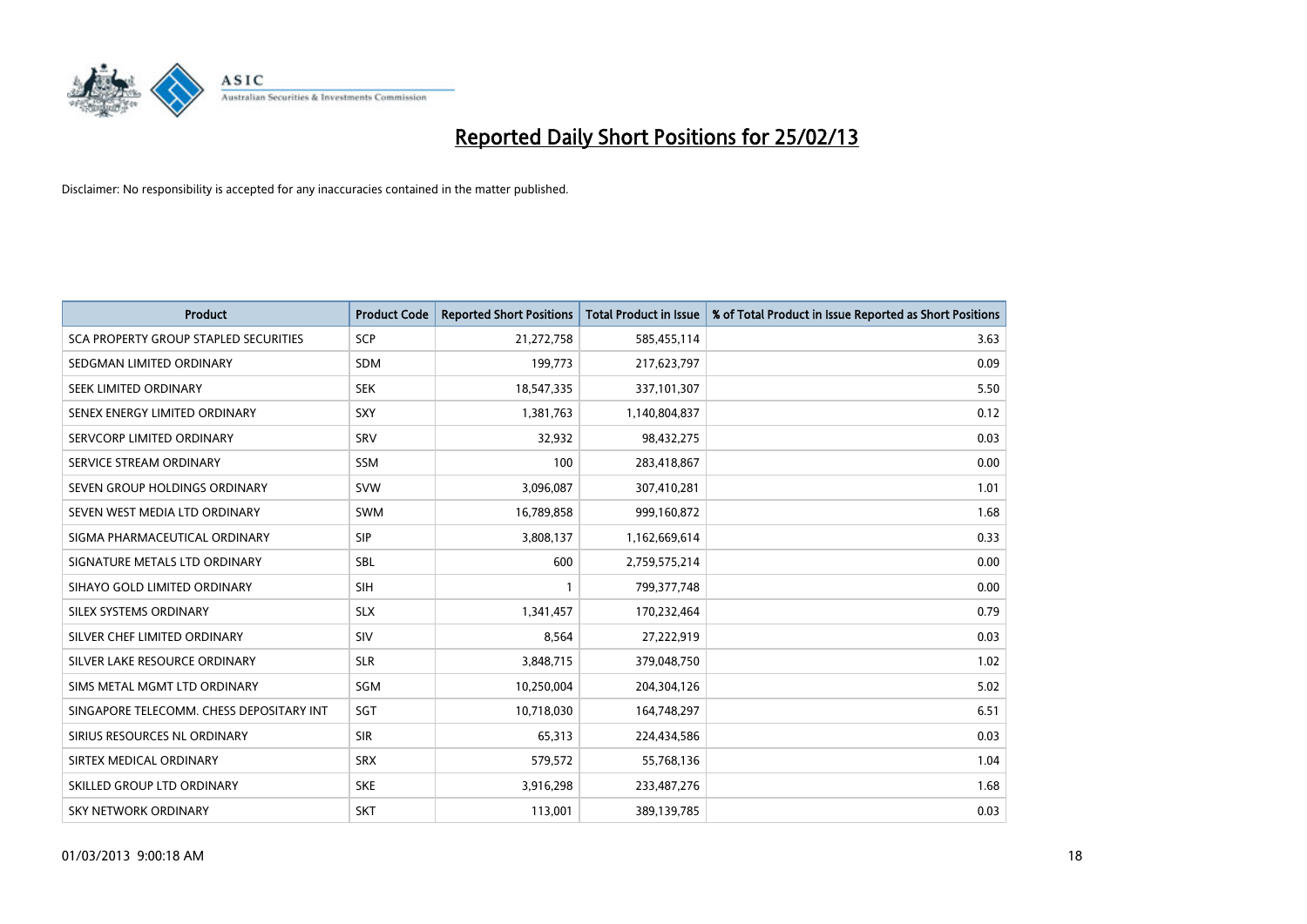

| <b>Product</b>                           | <b>Product Code</b> | <b>Reported Short Positions</b> | <b>Total Product in Issue</b> | % of Total Product in Issue Reported as Short Positions |
|------------------------------------------|---------------------|---------------------------------|-------------------------------|---------------------------------------------------------|
| SKYCITY ENT GRP LTD ORDINARY             | <b>SKC</b>          | 1,003                           | 576,958,340                   | 0.00                                                    |
| <b>SLATER &amp; GORDON ORDINARY</b>      | SGH                 | 37,934                          | 170,537,215                   | 0.02                                                    |
| SMS MANAGEMENT, ORDINARY                 | <b>SMX</b>          | 3,092,661                       | 69,378,477                    | 4.46                                                    |
| SONIC HEALTHCARE ORDINARY                | SHL                 | 7,208,912                       | 396,053,681                   | 1.82                                                    |
| SOUL PATTINSON (W.H) ORDINARY            | SOL                 | 9,258                           | 239,395,320                   | 0.00                                                    |
| SP AUSNET STAPLED SECURITIES             | <b>SPN</b>          | 13,176,966                      | 3,367,543,113                 | 0.39                                                    |
| SPARK INFRASTRUCTURE STAPLED NOTE & UNIT | SKI                 | 39,726,394                      | 1,326,734,264                 | 2.99                                                    |
| SPDR 200 FUND ETF UNITS                  | <b>STW</b>          | 28,405                          | 46,951,346                    | 0.06                                                    |
| SPDR 50 FUND ETF UNITS                   | <b>SFY</b>          | 6                               | 5,541,853                     | 0.00                                                    |
| ST BARBARA LIMITED ORDINARY              | <b>SBM</b>          | 7,443,803                       | 488,074,077                   | 1.53                                                    |
| STANMORE COAL LTD ORDINARY               | <b>SMR</b>          | 32,870                          | 207,827,090                   | 0.02                                                    |
| STARPHARMA HOLDINGS ORDINARY             | <b>SPL</b>          | 6,890,402                       | 283,665,948                   | 2.43                                                    |
| STH CRS ELECT ENGNR ORDINARY             | <b>SXE</b>          | 50,759                          | 161,523,129                   | 0.03                                                    |
| STHN CROSS MEDIA ORDINARY                | SXL                 | 12,829,901                      | 704,858,524                   | 1.82                                                    |
| STOCKLAND UNITS/ORD STAPLED              | SGP                 | 31,427,942                      | 2,202,657,963                 | 1.43                                                    |
| STRAITS RES LTD. ORDINARY                | <b>SRQ</b>          | 63,767                          | 1,164,150,159                 | 0.01                                                    |
| SUNCORP GROUP LTD ORDINARY               | <b>SUN</b>          | 6,880,004                       | 1,286,600,980                 | 0.53                                                    |
| SUNDANCE ENERGY ORDINARY                 | <b>SEA</b>          | 9,595,621                       | 278,765,141                   | 3.44                                                    |
| SUNDANCE RESOURCES ORDINARY              | SDL                 | 2,070,658                       | 3,072,110,985                 | 0.07                                                    |
| SUNLAND GROUP LTD ORDINARY               | <b>SDG</b>          | 50,798                          | 189,417,674                   | 0.03                                                    |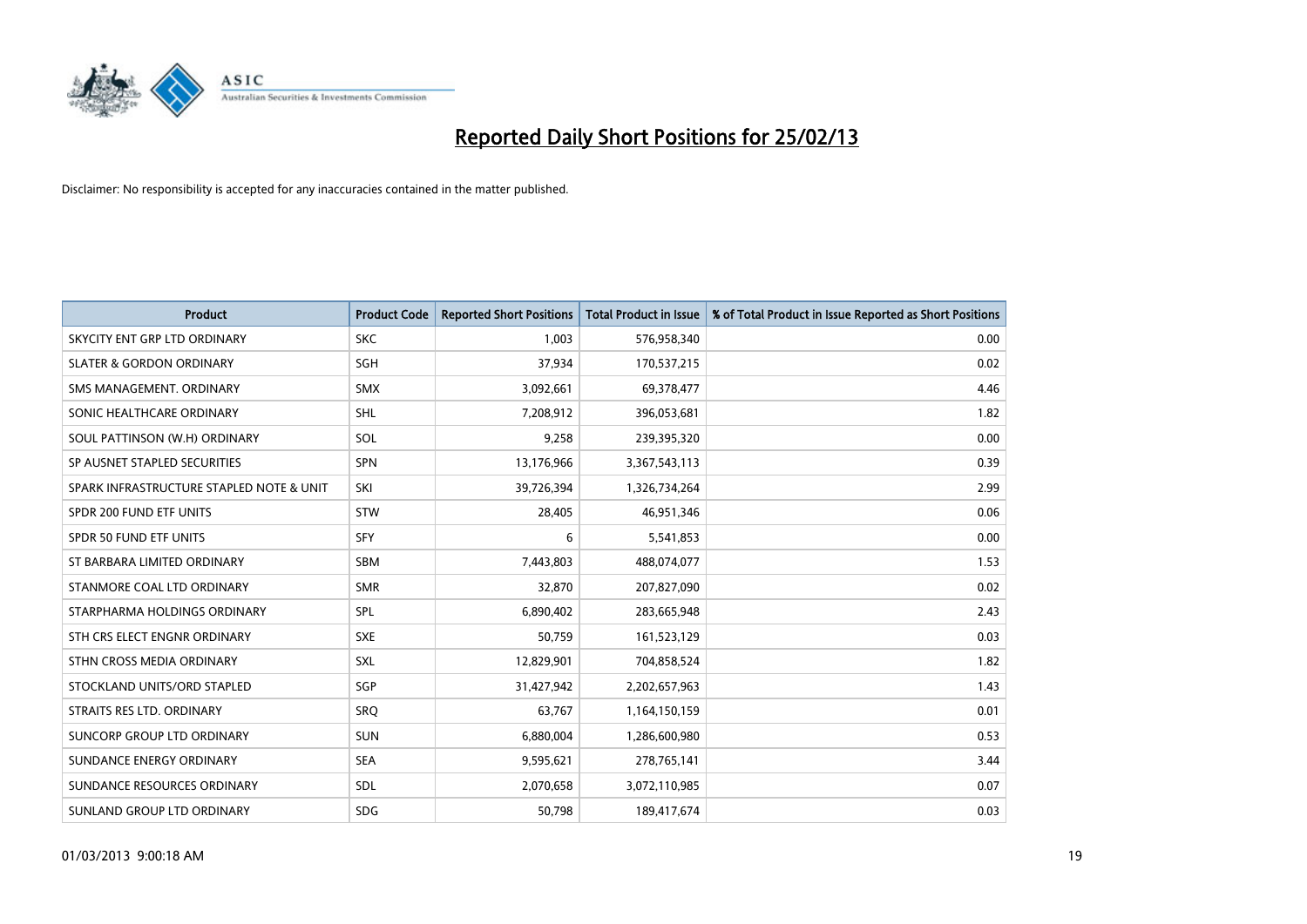

| <b>Product</b>                       | <b>Product Code</b> | <b>Reported Short Positions</b> | <b>Total Product in Issue</b> | % of Total Product in Issue Reported as Short Positions |
|--------------------------------------|---------------------|---------------------------------|-------------------------------|---------------------------------------------------------|
| SUPER RET REP LTD ORDINARY           | <b>SUL</b>          | 530,262                         | 196,382,811                   | 0.27                                                    |
| SYD AIRPORT STAPLED US PROHIBIT.     | SYD                 | 7,642,398                       | 1,861,210,782                 | 0.41                                                    |
| SYRAH RESOURCES ORDINARY             | <b>SYR</b>          | 36,006                          | 135,952,089                   | 0.03                                                    |
| TABCORP HOLDINGS LTD ORDINARY        | <b>TAH</b>          | 15,782,286                      | 734,015,737                   | 2.15                                                    |
| TANAMI GOLD NL ORDINARY              | <b>TAM</b>          | 635,134                         | 261,132,677                   | 0.24                                                    |
| TANAMI GOLD NL RIGHTS 04-MAR-13      | <b>TAMR</b>         | 56,250                          | 326,415,847                   | 0.02                                                    |
| TAP OIL LIMITED ORDINARY             | <b>TAP</b>          | 374,115                         | 241,608,606                   | 0.15                                                    |
| TASSAL GROUP LIMITED ORDINARY        | <b>TGR</b>          | 69,896                          | 146,304,404                   | 0.05                                                    |
| <b>TATTS GROUP LTD ORDINARY</b>      | <b>TTS</b>          | 6,924,061                       | 1,386,351,280                 | 0.50                                                    |
| <b>TECHNOLOGY ONE ORDINARY</b>       | <b>TNE</b>          | 8,249                           | 306,620,955                   | 0.00                                                    |
| TELECOM CORPORATION ORDINARY         | <b>TEL</b>          | 7,543,959                       | 1,816,996,462                 | 0.42                                                    |
| <b>TELSTRA CORPORATION, ORDINARY</b> | <b>TLS</b>          | 35,523,274                      | 12,443,074,357                | 0.29                                                    |
| TEN NETWORK HOLDINGS ORDINARY        | <b>TEN</b>          | 108,384,066                     | 2,586,970,845                 | 4.19                                                    |
| TERANGA GOLD CORP CDI 1:1            | <b>TGZ</b>          | 95,158                          | 173,843,756                   | 0.05                                                    |
| THE REJECT SHOP ORDINARY             | <b>TRS</b>          | 2,333,589                       | 26,092,220                    | 8.94                                                    |
| THORN GROUP LIMITED ORDINARY         | <b>TGA</b>          | 293,626                         | 147,584,880                   | 0.20                                                    |
| TIGER RESOURCES ORDINARY             | TGS                 | 1,798,742                       | 673,470,269                   | 0.27                                                    |
| TOLL HOLDINGS LTD ORDINARY           | <b>TOL</b>          | 39,250,153                      | 717,133,875                   | 5.47                                                    |
| TOX FREE SOLUTIONS ORDINARY          | <b>TOX</b>          | 1,073,758                       | 115,999,858                   | 0.93                                                    |
| TPG TELECOM LIMITED ORDINARY         | <b>TPM</b>          | 966,314                         | 793,808,141                   | 0.12                                                    |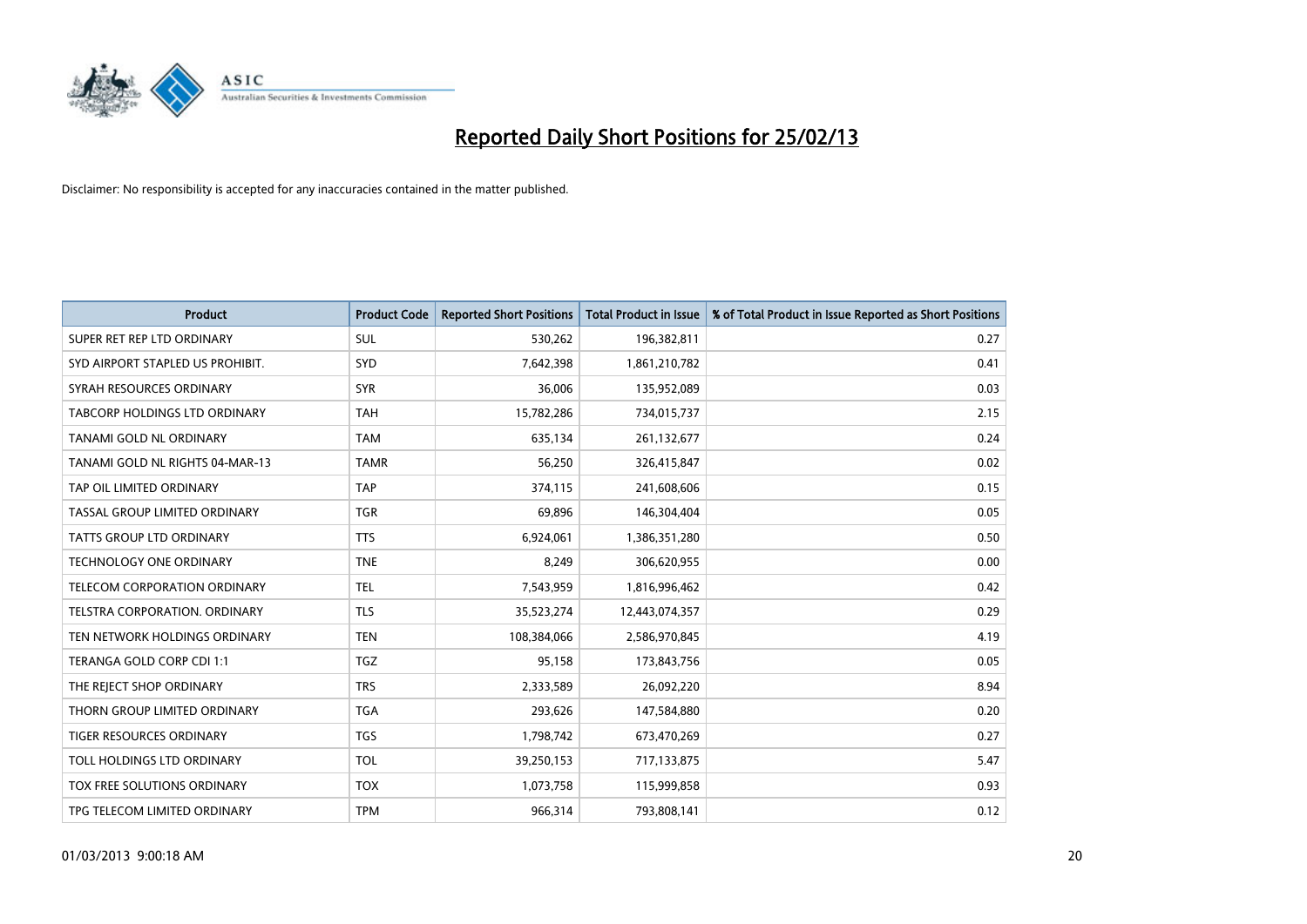

| <b>Product</b>                         | <b>Product Code</b> | <b>Reported Short Positions</b> | <b>Total Product in Issue</b> | % of Total Product in Issue Reported as Short Positions |
|----------------------------------------|---------------------|---------------------------------|-------------------------------|---------------------------------------------------------|
| <b>TRADE ME GROUP ORDINARY</b>         | <b>TME</b>          | 1,016,076                       | 396,017,568                   | 0.26                                                    |
| TRANSFIELD SERVICES ORDINARY           | <b>TSE</b>          | 5,105,368                       | 512,457,716                   | 1.00                                                    |
| TRANSPACIFIC INDUST, ORDINARY          | <b>TPI</b>          | 10,226,434                      | 1,578,563,490                 | 0.65                                                    |
| TRANSURBAN GROUP TRIPLE STAPLED SEC.   | <b>TCL</b>          | 6,201,478                       | 1,481,594,818                 | 0.42                                                    |
| TREASURY WINE ESTATE ORDINARY          | <b>TWE</b>          | 21,471,686                      | 647,227,144                   | 3.32                                                    |
| TROY RESOURCES LTD ORDINARY            | <b>TRY</b>          | 16,450                          | 91,318,649                    | 0.02                                                    |
| UGL LIMITED ORDINARY                   | UGL                 | 6,221,966                       | 166,315,038                   | 3.74                                                    |
| UXC LIMITED ORDINARY                   | <b>UXC</b>          | 284,880                         | 308,056,885                   | 0.09                                                    |
| <b>VENTURE MINERALS ORDINARY</b>       | <b>VMS</b>          | 227,760                         | 287,320,170                   | 0.08                                                    |
| VIRGIN AUS HLDG LTD ORDINARY           | <b>VAH</b>          | 70,362,577                      | 2,455,775,111                 | 2.87                                                    |
| VNGD AUS SHARES ETF UNITS              | VAS                 | 771                             | 5,847,438                     | 0.01                                                    |
| <b>VOCUS COMMS LTD ORDINARY</b>        | <b>VOC</b>          | 111,496                         | 77,846,159                    | 0.14                                                    |
| WATPAC LIMITED ORDINARY                | <b>WTP</b>          | 214,617                         | 184,332,526                   | 0.12                                                    |
| <b>WDS LIMITED ORDINARY</b>            | <b>WDS</b>          | $\overline{7}$                  | 144,740,614                   | 0.00                                                    |
| WEBJET LIMITED ORDINARY                | <b>WEB</b>          | 185,195                         | 79,397,959                    | 0.23                                                    |
| WESFARMERS LIMITED ORDINARY            | <b>WES</b>          | 27,040,772                      | 1,006,651,982                 | 2.69                                                    |
| WESFARMERS LIMITED PARTIALLY PROTECTED | <b>WESN</b>         | 8,080                           | 150,541,616                   | 0.01                                                    |
| WESTERN AREAS LTD ORDINARY             | <b>WSA</b>          | 12,990,921                      | 196,843,803                   | 6.60                                                    |
| WESTERN DESERT RES. ORDINARY           | <b>WDR</b>          | 509,003                         | 360,853,631                   | 0.14                                                    |
| WESTFIELD GROUP ORD/UNIT STAPLED SEC   | <b>WDC</b>          | 4,407,365                       | 2,228,403,362                 | 0.20                                                    |